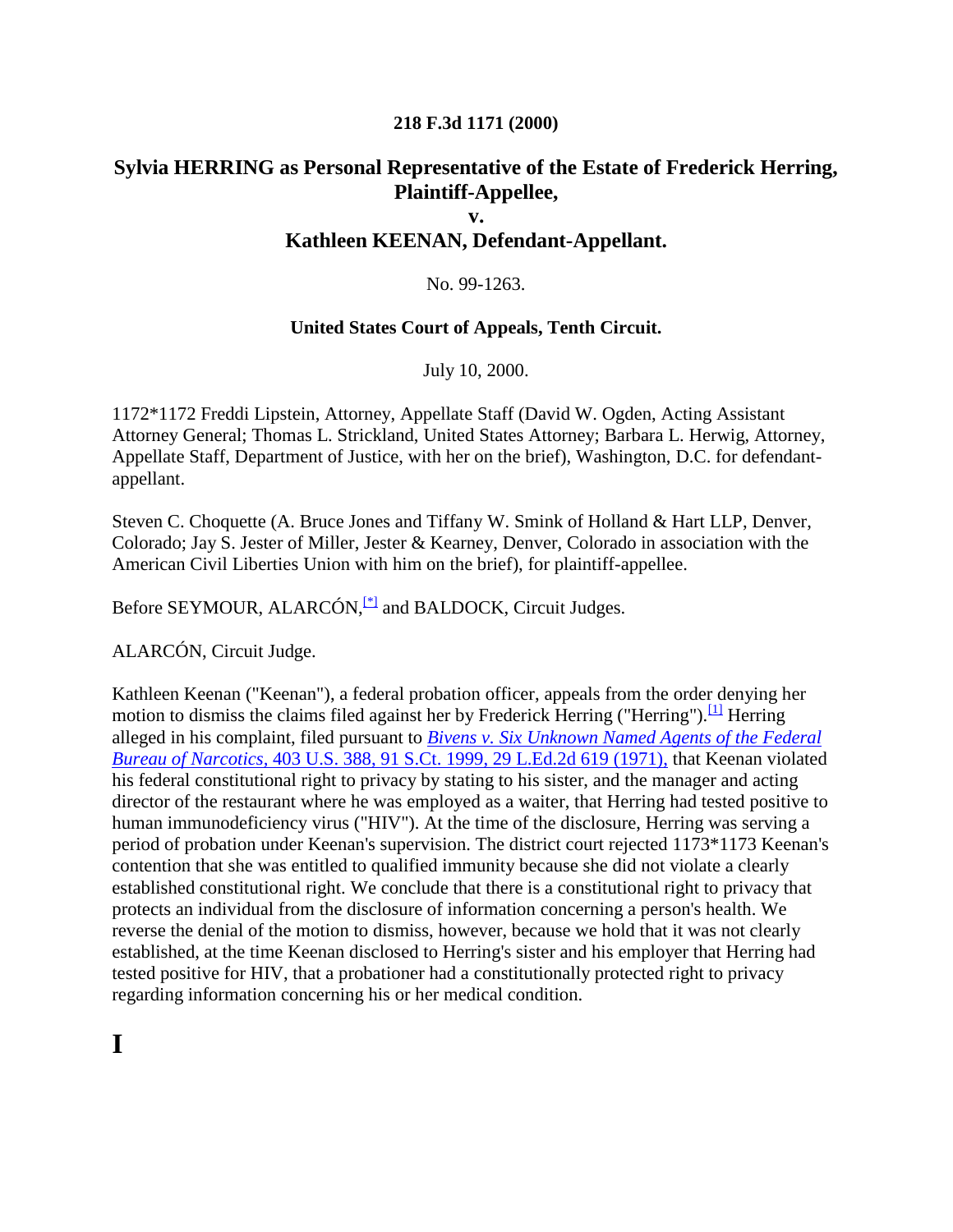Because we are reviewing the denial of a motion to dismiss pursuant to Rule 12(b)(1) and Rule 12(b)(6) of the Federal Rules of Civil Procedure, "we must accept all of the well pleaded allegations in the complaint as true." *[Tonkovich v. Kansas Bd. of Regents,](http://scholar.google.co.in/scholar_case?case=4179912925281291925&q=herring+v.+keenan&hl=en&as_sdt=2,5&scilh=0)* 159 F.3d 504, 510 [\(10th Cir.1998\).](http://scholar.google.co.in/scholar_case?case=4179912925281291925&q=herring+v.+keenan&hl=en&as_sdt=2,5&scilh=0) The following facts are alleged in the second amended complaint.

On or about September of 1993, Herring began serving a period of probation under Keenan's supervision following his conviction for driving while intoxicated on federal property. On or about December 22, 1993, Herring met Keenan as required by the terms of his probation. During their meeting, Herring informed Keenan that he had recently taken an HIV test and he thought he might be infected with the virus. Herring had not received the results of the HIV test at the time of this conversation. At no time did he inform Keenan that the results of the HIV test were positive. Herring did not authorize Keenan to disclose this information to anyone. On the date he disclosed this information to Keenan, Herring was employed as a waiter at the 50's Café, a restaurant at the Lowry Air Force Base Recreation Center in Denver, Colorado.

Following the December 1993 meeting, Keenan informed Candice Clark, the manager of the 50's Café, that Herring was HIV positive. Keenan repeatedly stated to Candice Clark that Herring should be terminated from his position.

In a telephone conversation with Sylvia Herring, Herring's sister, Keenan told her that Herring had been tested for HIV and/or was HIV positive. Prior to Keenan's disclosure, Sylvia Herring was unaware that her brother had been tested for HIV or might be HIV positive.

On or about January 10, 1994, Keenan informed John Casey, the acting director of the 50's Café, that Herring was HIV positive. She demanded that Herring be fired because she believed that Colorado law prohibited a person who has tested as HIV positive from working in a food preparation position.

The complaint also alleges that:

Defendants' conduct was in blatant violation of Volume X, Sec. 16 D and F of the *Guide to Judiciary Policies and Procedures* which provides that probation officers "should not disclose HIV infection or illness information to the offender's family members, parents, or sexual/drug partners without the offender's informed, written consent" and that "notification of other third parties is the responsibility of the exposed person."

# **II**

Herring filed this action on December 21, 1995, in the district court. He alleged that Keenan's disclosures violated his constitutional right to privacy, and his statutory right to be protected from disclosure of a record pursuant to the Privacy Act, 5 U.S.C. § 552(b). Herring died on July 23, 1996. Sylvia Herring was appointed the personal representative of Herring's estate on or about October 16, 1996.

As Herring's personal representative, Ms. Herring filed a second amended complaint against Keenan on December 9, 1996. In the second amended complaint, Ms. Herring ("the plaintiff")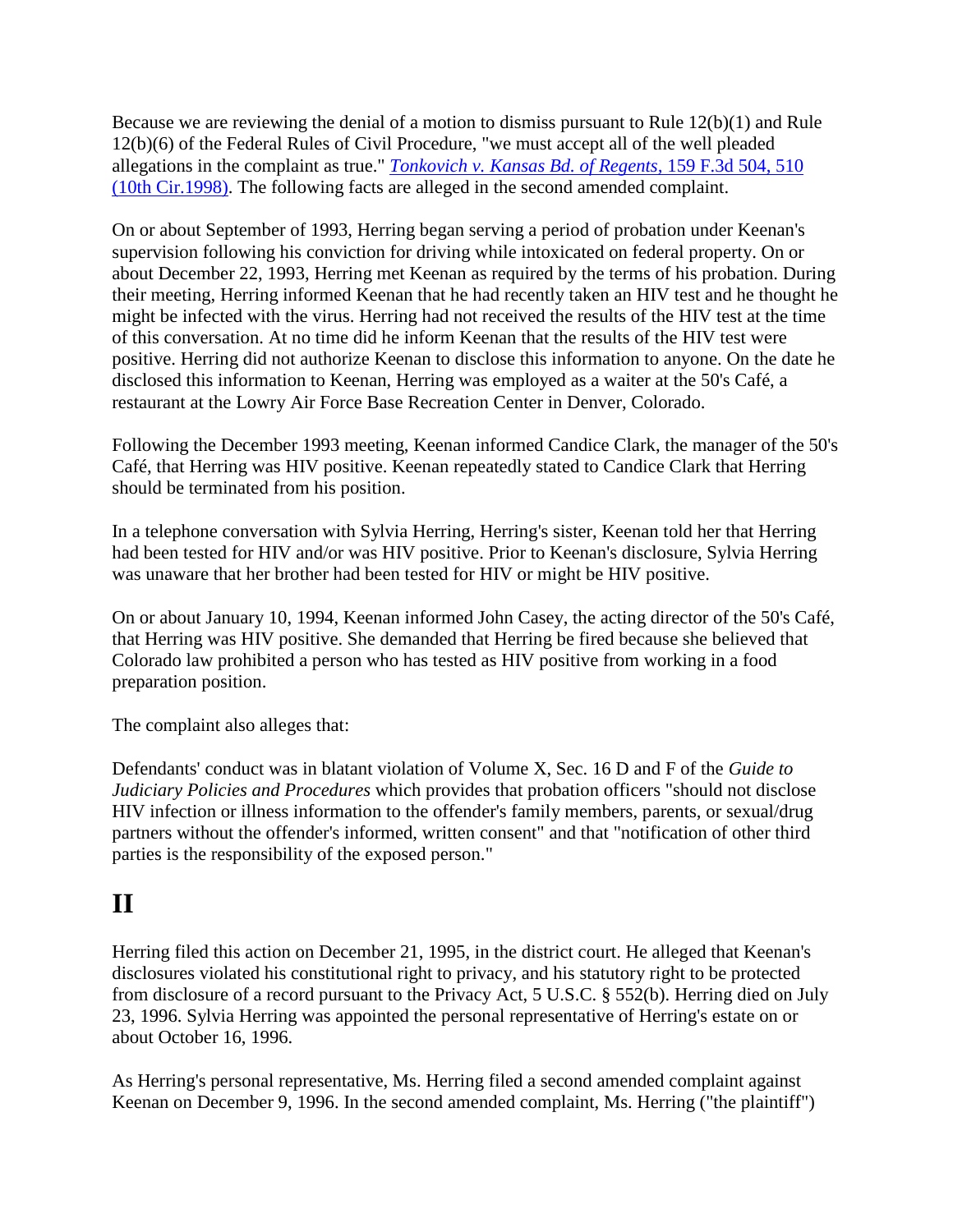alleged that Keenan's disclosures violated Herring's constitutional right to privacy, constituted cruel and unusual punishment in violation 1174\*1174 of the Eighth Amendment, and deprived Herring of his liberty without due process of law in violation of the Fifth Amendment. In the second amended complaint, the plaintiff prayed for damages and a declaration of his constitutional rights.

Keenan filed a motion to dismiss the second amended complaint on January 24, 1997, pursuant to Rule 12(b)(1) and Rule 12(b)(6) in which she asserted the defense of qualified immunity. She argued that the second amended complaint should be dismissed because it fails to allege that Keenan engaged in conduct that violated clearly established law. On January 8, 1999, the district court referred the motion to dismiss to a magistrate judge for a report and recommendation regarding whether the facts alleged in the second amended complaint demonstrated that Keenan's disclosures violated clearly established law.

The magistrate judge submitted his report and recommendation on February 24, 1999. He recommended that the motion to dismiss should be granted on two grounds. First, the second amended complaint failed "to present factual allegations which would demonstrate that Keenan's disclosures were not supported by a compelling interest." Second, "in late 1993, the contours of the right of privacy were not sufficiently clear to place a probation officer on notice that disclosure of a probationer's HIV test or HIV status to his employer and his close relative would violate this right." $\frac{2}{2}$  The magistrate judge also noted that "[n]o decision of the United States Supreme Court or the United States Court of Appeals for the Tenth Circuit has specifically considered the parameters of the constitutional right to privacy in the context of the limited governmental disclosure of one's HIV status."<sup>[\[3\]](http://scholar.google.co.in/scholar_case?q=herring+v.+keenan&hl=en&as_sdt=2,5&case=3735631482981241601&scilh=0#[4])</sup>

On May 5, 1999, the district court entered its order denying Keenan's motion to dismiss the right to privacy claim. The court dismissed with prejudice Herring's Eighth Amendment claim, and his claim that Keenan's disclosures deprived him of his liberty without due process of law. The district court also dismissed the request for a declaratory judgment.

The district court held that the allegations in the second amended complaint that Keenan had violated the guidelines for probation officers for supervising probationers exposed to HIV were sufficient to satisfy the plaintiff's burden of demonstrating that the disclosures were not supported by a compelling interest. The district court also held that this court's decisions in *[Eastwood v. Department of Corrections of State of](http://scholar.google.co.in/scholar_case?case=17892454340012982754&q=herring+v.+keenan&hl=en&as_sdt=2,5&scilh=0) Okla.,* 846 F.2d 627 (10th Cir.1988), and *Lankford v. City of Hobart,* [27 F.3d 477 \(10th Cir.1994\),](http://scholar.google.co.in/scholar_case?case=1512270238611259491&q=herring+v.+keenan&hl=en&as_sdt=2,5&scilh=0) demonstrate that "the contours of the constitutional right to privacy as it relates to dissemination of one's actual or potential HIV status were clearly established in late 1993."

Keenan filed this timely interlocutory appeal on June 3, 1999. "A defendant may immediately appeal the denial of a 12(b)(6) motion based on qualified immunity to the extent it turns on an issue of law." *Prager v. LaFaver,* [180 F.3d 1185, 1190 \(10th Cir.1999\)](http://scholar.google.co.in/scholar_case?case=2947583422676597446&q=herring+v.+keenan&hl=en&as_sdt=2,5&scilh=0) (citing *[Behrens v.](http://scholar.google.co.in/scholar_case?case=1636708184304825174&q=herring+v.+keenan&hl=en&as_sdt=2,5&scilh=0)  Pelletier,* [516 U.S. 299, 307, 116 S.Ct. 834, 133 L.Ed.2d](http://scholar.google.co.in/scholar_case?case=1636708184304825174&q=herring+v.+keenan&hl=en&as_sdt=2,5&scilh=0) 773 (1996)).

# **III**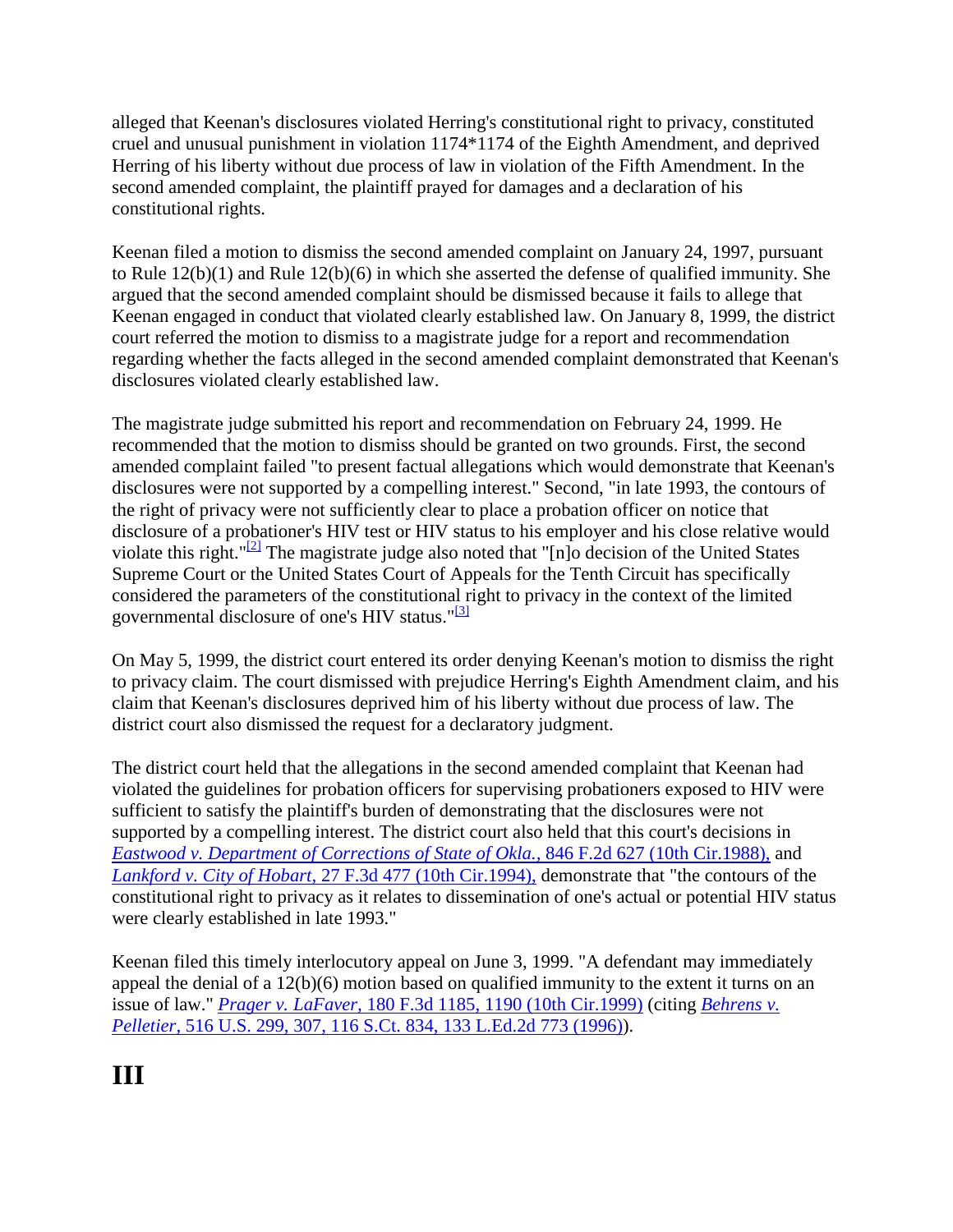Keenan contends that the district court erred in rejecting her qualified immunity defense because "[a]t the time of the alleged disclosures in this case, there were no Supreme Court or Tenth Circuit 1175\*1175 decisions addressing whether limited disclosure of information regarding a probationer's HIV status fell within a clearly established constitutional right of privacy." This court reviews the denial of a motion to dismiss de novo. *Prager,* [180 F.3d at 1190.](http://scholar.google.co.in/scholar_case?case=2947583422676597446&q=herring+v.+keenan&hl=en&as_sdt=2,5&scilh=0)

The Supreme Court has instructed that in reviewing the denial of a claim of qualified immunity, "a court must first determine whether the plaintiff has alleged the deprivation of an actual constitutional right at all, and if so, proceed to determine whether that right was clearly established." *Conn v. Gabbert,* [526 U.S. 286, 290, 119 S.Ct. 1292, 143 L.Ed.2d 399 \(1999\).](http://scholar.google.co.in/scholar_case?case=2163271342134280262&q=herring+v.+keenan&hl=en&as_sdt=2,5&scilh=0) "To overcome the qualified immunity defense, the plaintiff must identify a clearly established statutory or constitutional right of which a reasonable person would have known, and then allege facts to show that the defendant's conduct violated that right." *[Breidenbach v. Bolish,](http://scholar.google.co.in/scholar_case?case=12623045342982916422&q=herring+v.+keenan&hl=en&as_sdt=2,5&scilh=0)* 126 F.3d [1288, 1291 \(10th Cir.1997\).](http://scholar.google.co.in/scholar_case?case=12623045342982916422&q=herring+v.+keenan&hl=en&as_sdt=2,5&scilh=0)

# **A**

The second amended complaint alleges that Keenan violated Herring's right to privacy by disclosing information regarding his HIV status to his sister and his employer. Our threshold question, therefore, is whether there is a constitutional right to privacy that protects information concerning a person's health from being disclosed to others by government officials. Keenan contends that there is no clear right to privacy in the non-disclosure of such personal information because the Supreme Court has never directly held that such a right exists. This circuit, however, has repeatedly interpreted the Supreme Court's decision in *Whalen v. Roe,* [429 U.S. 589, 97 S.Ct.](http://scholar.google.co.in/scholar_case?case=8555735987895894452&q=herring+v.+keenan&hl=en&as_sdt=2,5&scilh=0)  [869, 51 L.Ed.2d 64 \(1977\),](http://scholar.google.co.in/scholar_case?case=8555735987895894452&q=herring+v.+keenan&hl=en&as_sdt=2,5&scilh=0) as creating a right to privacy in the non-disclosure of personal information. *See e.g., Slayton v. Willingham,* [726 F.2d 631, 635 \(10th Cir.1984\)](http://scholar.google.co.in/scholar_case?case=9366262017111051408&q=herring+v.+keenan&hl=en&as_sdt=2,5&scilh=0) (holding that the Supreme Court explicitly recognized the constitutional right to privacy in *[Whalen v. Roe](http://scholar.google.co.in/scholar_case?case=8555735987895894452&q=herring+v.+keenan&hl=en&as_sdt=2,5&scilh=0)*); *Mangels v. Pena,* [789 F.2d 836, 839 \(10th Cir.1986\)](http://scholar.google.co.in/scholar_case?case=17411825162557729150&q=herring+v.+keenan&hl=en&as_sdt=2,5&scilh=0) ("Due process thus implies an assurance of confidentiality with respect to certain forms of personal information possessed by the state."); *Eastwood,* [846 F.2d at 630-31 \(10th Cir.1988\)](http://scholar.google.co.in/scholar_case?case=17892454340012982754&q=herring+v.+keenan&hl=en&as_sdt=2,5&scilh=0) ("This penumbra [of a variety of provisions in the Bill of Rights] protects two kinds of privacy interests: the individual's interest in avoiding disclosure of personal matters and the interest in being independent when making certain kinds of personal decisions."); *Flanagan v. Munger,* [890 F.2d 1557, 1570 \(10th Cir.1989\)](http://scholar.google.co.in/scholar_case?case=6811235589687530812&q=herring+v.+keenan&hl=en&as_sdt=2,5&scilh=0) ("The Supreme Court has recognized that the constitutional right to privacy protects an individual's interest in preventing disclosure by the government of personal matters.")

This court's 1994 decision in *A.L.A. v. West Valley City,* [26 F.3d 989 \(10th Cir. 1994\),](http://scholar.google.co.in/scholar_case?case=3274201201416321623&q=herring+v.+keenan&hl=en&as_sdt=2,5&scilh=0) is the first case in this circuit that recognized that there is a constitutional right to privacy regarding disclosure by a police officer of the results of an arrestee's HIV test. *Id.* at 990-91. In so holding, this court stated: "There is no dispute that confidential medical information is entitled to constitutional privacy protection." *Id.* at 990. When the plaintiff in *[A.L.A.](http://scholar.google.co.in/scholar_case?case=3274201201416321623&q=herring+v.+keenan&hl=en&as_sdt=2,5&scilh=0)* was arrested, he had a piece of paper in his wallet that indicated he had tested positive for HIV. *Id.* The district court granted summary judgment on the basis that the plaintiff lacked standing because a subsequent test disclosed that he had never been infected with HIV. *Id.* This court reversed and held that the plaintiff had standing, reasoning that the actual validity of the test was "entirely irrelevant to whether he has a reasonable expectation of privacy in the results." *Id.* Based on the foregoing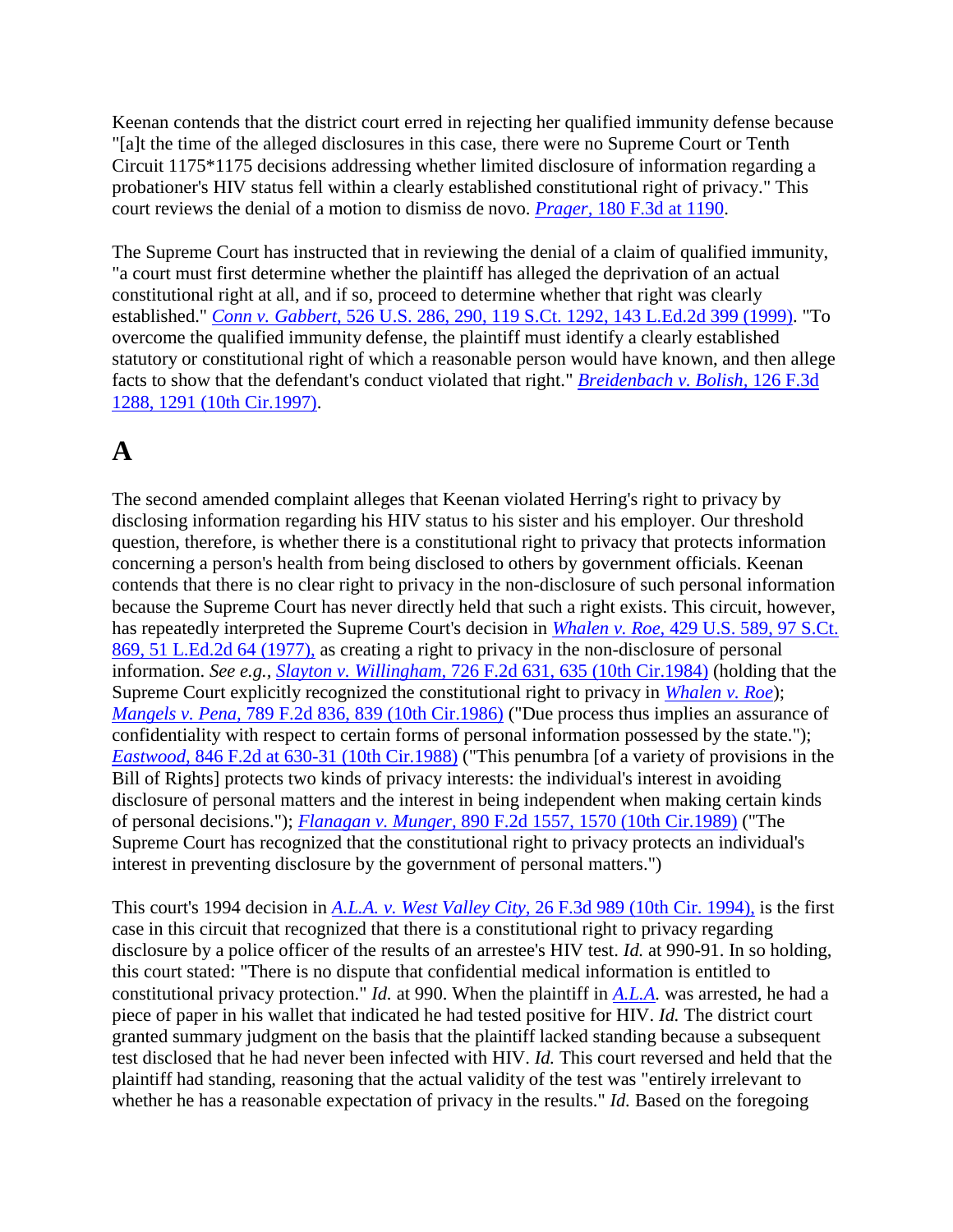Tenth Circuit authority, we conclude that Herring alleged a violation of a constitutional right to privacy in the non-disclosure of information regarding one's HIV status by a government official.

### **B**

Even though a plaintiff correctly alleges a violation of a constitutional right, he or she has the burden of demonstrating that the law was clearly established at the time of the deprivation of that right. *See* 1176\*1176 *[Hilliard v. City and County of Denver,](http://scholar.google.co.in/scholar_case?case=264119852208344187&q=herring+v.+keenan&hl=en&as_sdt=2,5&scilh=0)* 930 F.2d 1516, 1518 (10th [Cir.1991\).](http://scholar.google.co.in/scholar_case?case=264119852208344187&q=herring+v.+keenan&hl=en&as_sdt=2,5&scilh=0) A plaintiff "cannot simply identify a clearly established right in the abstract and allege that the defendant has violated it." *See id.* "The contours of the right must be sufficiently clear that a reasonable official would understand that what he is doing violates that right." *[Anderson v.](http://scholar.google.co.in/scholar_case?case=12881500287411882090&q=herring+v.+keenan&hl=en&as_sdt=2,5&scilh=0)  Creighton,* [483 U.S. 635, 640, 107 S.Ct. 3034, 97 L.Ed.2d 523 \(1987\).](http://scholar.google.co.in/scholar_case?case=12881500287411882090&q=herring+v.+keenan&hl=en&as_sdt=2,5&scilh=0)

To determine whether the contours of the right to privacy in this matter were sufficiently clear in late 1993, we must consider whether there was sufficient correspondence between Keenan's conduct and the prior law establishing the right to non-disclosure of personal matters by a government officer. *See Hilliard,* [930 F.2d at 1518](http://scholar.google.co.in/scholar_case?case=264119852208344187&q=herring+v.+keenan&hl=en&as_sdt=2,5&scilh=0) (requiring a substantial correspondence between the conduct and prior case law); *Eastwood,* [846 F.2d at 630](http://scholar.google.co.in/scholar_case?case=17892454340012982754&q=herring+v.+keenan&hl=en&as_sdt=2,5&scilh=0) (requiring "some but not precise factual correspondence."). A plaintiff need not demonstrate that the specific conduct in this case had previously been held unlawful, so long as the unlawfulness was "apparent." *See Hilliard,* [930 F.2d at 1518.](http://scholar.google.co.in/scholar_case?case=264119852208344187&q=herring+v.+keenan&hl=en&as_sdt=2,5&scilh=0) A plaintiff may satisfy his or her burden by showing that there is a Supreme Court or Tenth Circuit opinion on point, or that his or her proposition is supported by the weight of authority from other courts. *[Anaya v. Crossroads Managed Care Systems, Inc.,](http://scholar.google.co.in/scholar_case?case=1959916054295212807&q=herring+v.+keenan&hl=en&as_sdt=2,5&scilh=0)* 195 [F.3d 584, 594 \(10th Cir.1999\).](http://scholar.google.co.in/scholar_case?case=1959916054295212807&q=herring+v.+keenan&hl=en&as_sdt=2,5&scilh=0)

While *[A.L.A.](http://scholar.google.co.in/scholar_case?case=3274201201416321623&q=herring+v.+keenan&hl=en&as_sdt=2,5&scilh=0)* is clear authority for the principle that under certain circumstances the disclosure of an individual's HIV status may violate a constitutional privacy protection, it was decided in 1994, after Keenan's disclosures in this matter.<sup>[\[4\]](http://scholar.google.co.in/scholar_case?q=herring+v.+keenan&hl=en&as_sdt=2,5&case=3735631482981241601&scilh=0#[5])</sup> Furthermore, it does not answer the question whether, in 1993, a probation officer violated clearly established law by disclosing to a close relative and a restaurant employer of a probationer that he had tested positive for HIV. The parties have not cited a case, nor has our research disclosed any Supreme Court or Tenth Circuit decision that has addressed this question.

Though the Supreme Court has not addressed the question whether the right to privacy applies to a limited disclosure of a probationer's HIV status to his or her sister or restaurant employer, the Court has distinguished between the rights available to an ordinary citizen under the Fourth Amendment, and the privacy rights of a probationer. *[Griffin v. Wisconsin,](http://scholar.google.co.in/scholar_case?case=5005625212347594167&q=herring+v.+keenan&hl=en&as_sdt=2,5&scilh=0)* 483 U.S. 868, 873- [875, 107 S.Ct. 3164, 97 L.Ed.2d 709 \(1987\).](http://scholar.google.co.in/scholar_case?case=5005625212347594167&q=herring+v.+keenan&hl=en&as_sdt=2,5&scilh=0) In *[Griffin,](http://scholar.google.co.in/scholar_case?case=5005625212347594167&q=herring+v.+keenan&hl=en&as_sdt=2,5&scilh=0)* the Court reasoned that probation "[s]upervision, then, is a `special need' of the State permitting a degree of impingement on privacy that would not be constitutional if applied to the public at large." *Id.* at 875, 107 S.Ct. 3164. The Court upheld a state regulation permitting the search of a probationer without a warrant or probable cause. *Id.* at 875-76, 107 S.Ct. 3164. In view of the fact that it was clearly established in [Griffin](http://scholar.google.co.in/scholar_case?case=5005625212347594167&q=herring+v.+keenan&hl=en&as_sdt=2,5&scilh=0) that a probationer's right to privacy is limited, without further guidance from the Supreme Court or this circuit, a reasonable probation officer in late 1993 could not be presumed to know whether a limited disclosure of a probationer's HIV status to his sister and restaurant employer would violate a probationer's constitutional rights.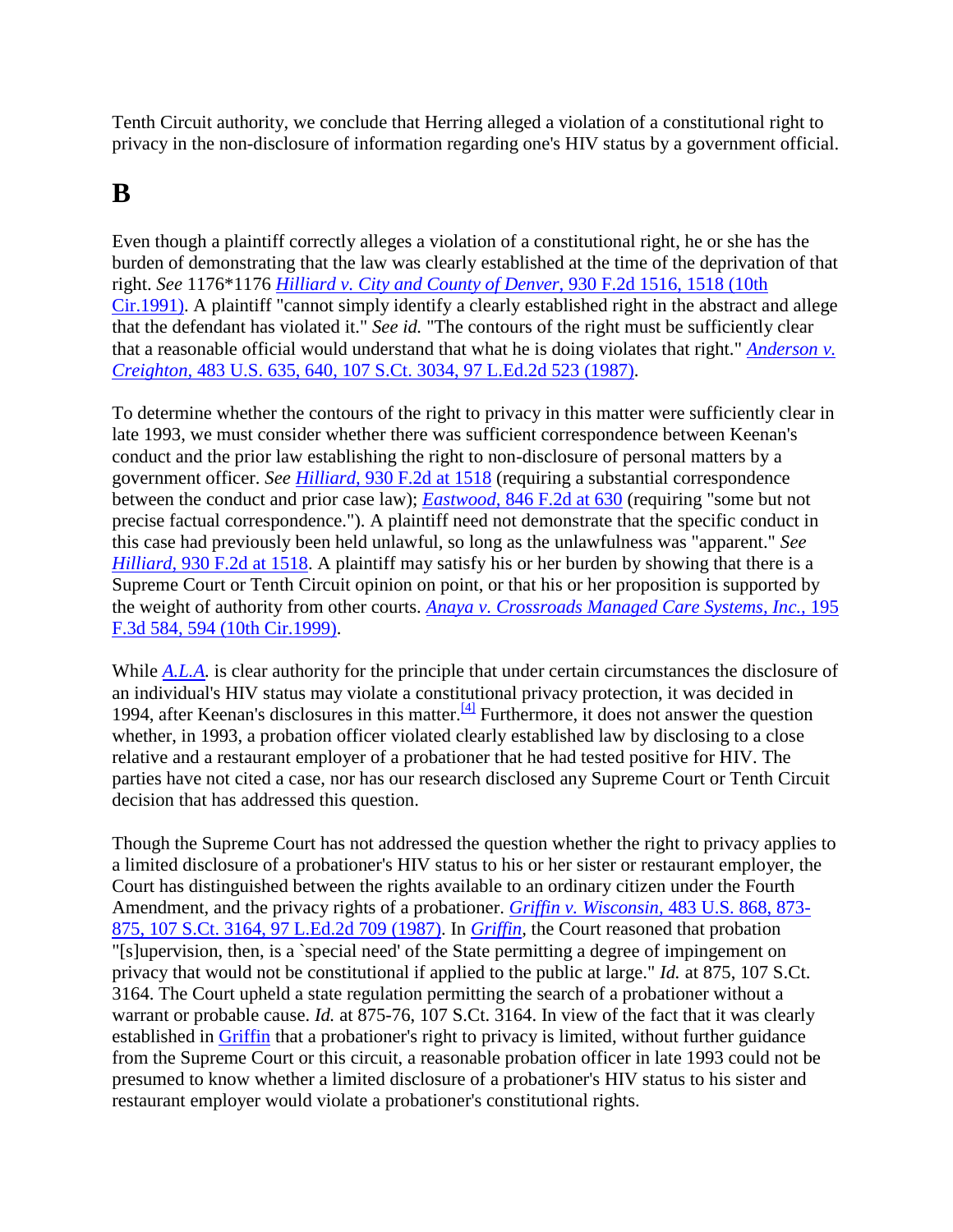In rejecting the magistrate judge's recommendation to dismiss the action, the district court stated that "*[Eastwood](http://scholar.google.co.in/scholar_case?case=17892454340012982754&q=herring+v.+keenan&hl=en&as_sdt=2,5&scilh=0)* and *[Lankford](http://scholar.google.co.in/scholar_case?case=1512270238611259491&q=herring+v.+keenan&hl=en&as_sdt=2,5&scilh=0)* clearly establish a right to privacy" regarding information concerning a person's HIV status. The district court held that "it was Ms. Keenan's responsibility 1177\*1177 `to relate established law to analogous factual settings.'" Quoting *[Eastwood,](http://scholar.google.co.in/scholar_case?case=17892454340012982754&q=herring+v.+keenan&hl=en&as_sdt=2,5&scilh=0)* 846 F.2d [at 630.](http://scholar.google.co.in/scholar_case?case=17892454340012982754&q=herring+v.+keenan&hl=en&as_sdt=2,5&scilh=0) Since *[Lankford](http://scholar.google.co.in/scholar_case?case=1512270238611259491&q=herring+v.+keenan&hl=en&as_sdt=2,5&scilh=0)* was not decided until June 14, 1994, Keenan could not have related the holding in *[Lankford](http://scholar.google.co.in/scholar_case?case=1512270238611259491&q=herring+v.+keenan&hl=en&as_sdt=2,5&scilh=0)* to the question whether disclosing to Herring's sister and his employer that Herring was HIV positive violated his constitutionally protected right to privacy. Though *[Eastwood](http://scholar.google.co.in/scholar_case?case=17892454340012982754&q=herring+v.+keenan&hl=en&as_sdt=2,5&scilh=0)* was an available source in 1993 for a reasonable government officer seeking "analogous factual settings," in order to avoid intruding on an individual's constitutional right to privacy, the facts alleged in the complaint in *[Eastwood](http://scholar.google.co.in/scholar_case?case=17892454340012982754&q=herring+v.+keenan&hl=en&as_sdt=2,5&scilh=0)* bear no resemblance to the conduct attributed to Keenan in this matter.

In *[Eastwood,](http://scholar.google.co.in/scholar_case?case=17892454340012982754&q=herring+v.+keenan&hl=en&as_sdt=2,5&scilh=0)* the plaintiff, an employee of the Oklahoma Department of Corrections ("DOC"), sought damages pursuant to 42 U.S.C. § 1983 against fellow DOC employees for violating her right to privacy, and sexually harassing her, resulting in "an offensive work environment." [846](http://scholar.google.co.in/scholar_case?case=17892454340012982754&q=herring+v.+keenan&hl=en&as_sdt=2,5&scilh=0)  [F.2d at 630. Eastwood's](http://scholar.google.co.in/scholar_case?case=17892454340012982754&q=herring+v.+keenan&hl=en&as_sdt=2,5&scilh=0) complaint alleged that (1) a DOC investigator forced her to answer a number of embarrassing questions about her sexual history; (2) DOC employees published "offensive and insulting drawings of her within the DOC facility;" and (3) DOC employees repeatedly made "insulting and offensive remarks" about her. *Id.* at 630-31. In response to these allegations, the DOC employees argued that the questions concerning the plaintiff's sexual history were designed to test the validity of her complaint that she had been sexually assaulted and molested by a DOC employee who had put a drug into her drink to cause her to lose consciousness. *Id.* at 631. This court concluded that a trier of fact could find, instead, that the defendants' motive in forcing her to reveal her prior sexual history, and their subsequent conduct, including the publication of offensive drawings, was "to harass plaintiff into dismissing the complaint and quitting her job." *Id.* at 631. Based on this analysis of the facts alleged in the complaint, this court affirmed the district court's order denying the motion to dismiss [on the basis of qualified immunity.] *Id.*

The dispositive facts relied upon by the court in *[Eastwood](http://scholar.google.co.in/scholar_case?case=17892454340012982754&q=herring+v.+keenan&hl=en&as_sdt=2,5&scilh=0)* are in stark contrast to those alleged in the second amended complaint. [Eastwood](http://scholar.google.co.in/scholar_case?case=17892454340012982754&q=herring+v.+keenan&hl=en&as_sdt=2,5&scilh=0) was a state employee, free from any restrictions on her federal constitutional rights. Herring was a probationer subject to some limitations on his constitutional rights because of his status. [Eastwood](http://scholar.google.co.in/scholar_case?case=17892454340012982754&q=herring+v.+keenan&hl=en&as_sdt=2,5&scilh=0) was forced by a DOC investigator to disclose information about her sexual history, ostensibly to verify her accusation of sexual harassment by a fellow employee. Herring voluntarily informed his probation officer that he had taken an HIV test and believed that he might be infected with that virus. This court concluded that the fact that [Eastwood'](http://scholar.google.co.in/scholar_case?case=17892454340012982754&q=herring+v.+keenan&hl=en&as_sdt=2,5&scilh=0)s fellow employees published offensive and insulting drawings within DOC facilities, and made insulting and offensive remarks concerning her, supported an inference that the DOC defendants' motive was to create a hostile work environment in order to harass her into withdrawing her complaint and terminating her employment. Herring did not allege any facts showing that Keenan had a comparable, improper motive in her limited disclosures concerning Herring's medical condition. To the contrary, the second amended complaint alleges facts that demonstrate that Keenan's sole purpose was to protect others from being accidentally exposed to HIV. The plaintiff alleged in the second amended complaint that Keenan disclosed Herring's medical condition to his employer, and requested that Herring be discharged, because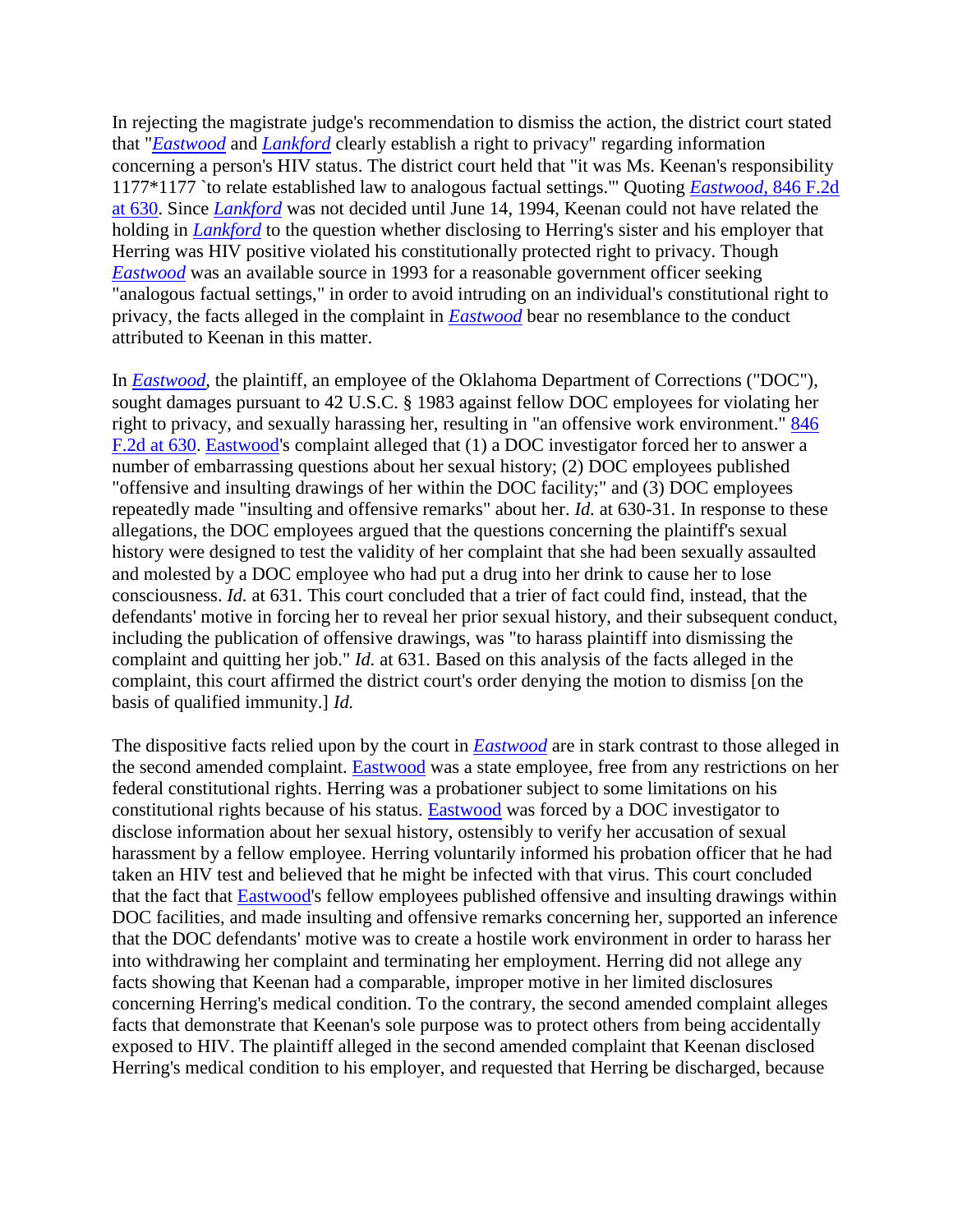she believed that it was unlawful under Colorado law for a restaurant to employ a person as a waiter who has tested positive for HIV.

There is no substantial correspondence between Keenan's limited disclosure to Herring's sister and his employer of personal medical information volunteered to her by Herring and the conduct of the DOC investigator in *[Eastwood](http://scholar.google.co.in/scholar_case?case=17892454340012982754&q=herring+v.+keenan&hl=en&as_sdt=2,5&scilh=0)* in forcing a fellow employee to reveal information 1178\*1178 about her prior sexual history as part of a sexual harassment campaign to induce her to quit her job. [846 F.2d at 631.](http://scholar.google.co.in/scholar_case?case=17892454340012982754&q=herring+v.+keenan&hl=en&as_sdt=2,5&scilh=0) Furthermore, even if we were to agree with the plaintiff that this court's holding in *[Lankford](http://scholar.google.co.in/scholar_case?case=1512270238611259491&q=herring+v.+keenan&hl=en&as_sdt=2,5&scilh=0)* applies to conduct committed prior to the publication of that decision in 1994, that matter involved the seizure from a local hospital by a police chief of private medical records of a police dispatcher in order to prove that she was a lesbian. [27 F.3d at 479.](http://scholar.google.co.in/scholar_case?case=1512270238611259491&q=herring+v.+keenan&hl=en&as_sdt=2,5&scilh=0) No comparable abuse of authority occurred in the matter sub judice. Herring voluntarily disclosed medical information to his probation officer, who in turn disclosed the information under the belief that it was against Colorado law for an HIV positive person to be employed as a waiter in a restaurant.

The district court's reliance on *Mangels v. Pena,* [789 F.2d 836 \(10th Cir.1986\),](http://scholar.google.co.in/scholar_case?case=17411825162557729150&q=herring+v.+keenan&hl=en&as_sdt=2,5&scilh=0) is also misplaced. Though this court recognized in *[Mangels](http://scholar.google.co.in/scholar_case?case=17411825162557729150&q=herring+v.+keenan&hl=en&as_sdt=2,5&scilh=0)* that information of an intimate or otherwise personal nature may be constitutionally protected, this court concluded that the plaintiffs had no legitimate expectation of privacy and that their constitutional rights were not violated. In *[Mangels,](http://scholar.google.co.in/scholar_case?case=17411825162557729150&q=herring+v.+keenan&hl=en&as_sdt=2,5&scilh=0)* the plaintiffs, two fire fighters employed by the Denver Fire Department, brought an action under 42 U.S.C. § 1983 against the City and County of Denver, the Mayor of Denver, the fire chief of the Denver Fire Department, and the Civil Service Commission of the City and County of Denver. They alleged, *inter alia,* that the defendants violated their right to privacy by disclosing a police report to the media that contained statements by the plaintiffs and witnesses, and the reports of polygraph examinations, indicating that the plaintiffs had used contraband drugs. The district court determined that "the right to privacy does not encompass the kind of information allegedly released to the media." *Id.* at 838. This court affirmed the district court's dismissal of the action. *Id.* at 840. In support of its decision, this court reasoned as follows: "Validly enacted drug laws put citizens on notice that this realm is not a private one. Accurate information concerning such unlawful activity is not encompassed by any right of confidentiality, and therefore it may be communicated to the media." *Id.* at 839.

The facts in this case bear little resemblance to the disclosure to the media in *[Mangels](http://scholar.google.co.in/scholar_case?case=17411825162557729150&q=herring+v.+keenan&hl=en&as_sdt=2,5&scilh=0)* that two firefighters had used contraband drugs. In *[Mangels,](http://scholar.google.co.in/scholar_case?case=17411825162557729150&q=herring+v.+keenan&hl=en&as_sdt=2,5&scilh=0)* as in *[Eastwood,](http://scholar.google.co.in/scholar_case?case=17892454340012982754&q=herring+v.+keenan&hl=en&as_sdt=2,5&scilh=0)* the plaintiffs were government employees of the defendants. Unlike Herring, they had no restrictions on their personal freedom. In *[Mangels,](http://scholar.google.co.in/scholar_case?case=17411825162557729150&q=herring+v.+keenan&hl=en&as_sdt=2,5&scilh=0)* the publication of the police report was made to the media. Herring's complaint does not allege that Keenan's disclosure was released to anyone other than his sister and restaurant employer. Furthermore, this court ultimately concluded in *[Mangels](http://scholar.google.co.in/scholar_case?case=17411825162557729150&q=herring+v.+keenan&hl=en&as_sdt=2,5&scilh=0)* that there was no violation of the plaintiffs' constitutional right to privacy. The mere recognition in *[Mangels](http://scholar.google.co.in/scholar_case?case=17411825162557729150&q=herring+v.+keenan&hl=en&as_sdt=2,5&scilh=0)* that in some cases disclosure of personal information will result in a constitutional violation was not sufficient to put a probation officer on notice that the disclosure of a probationer's HIV status to his sister and employer would violate the constitutional right to privacy.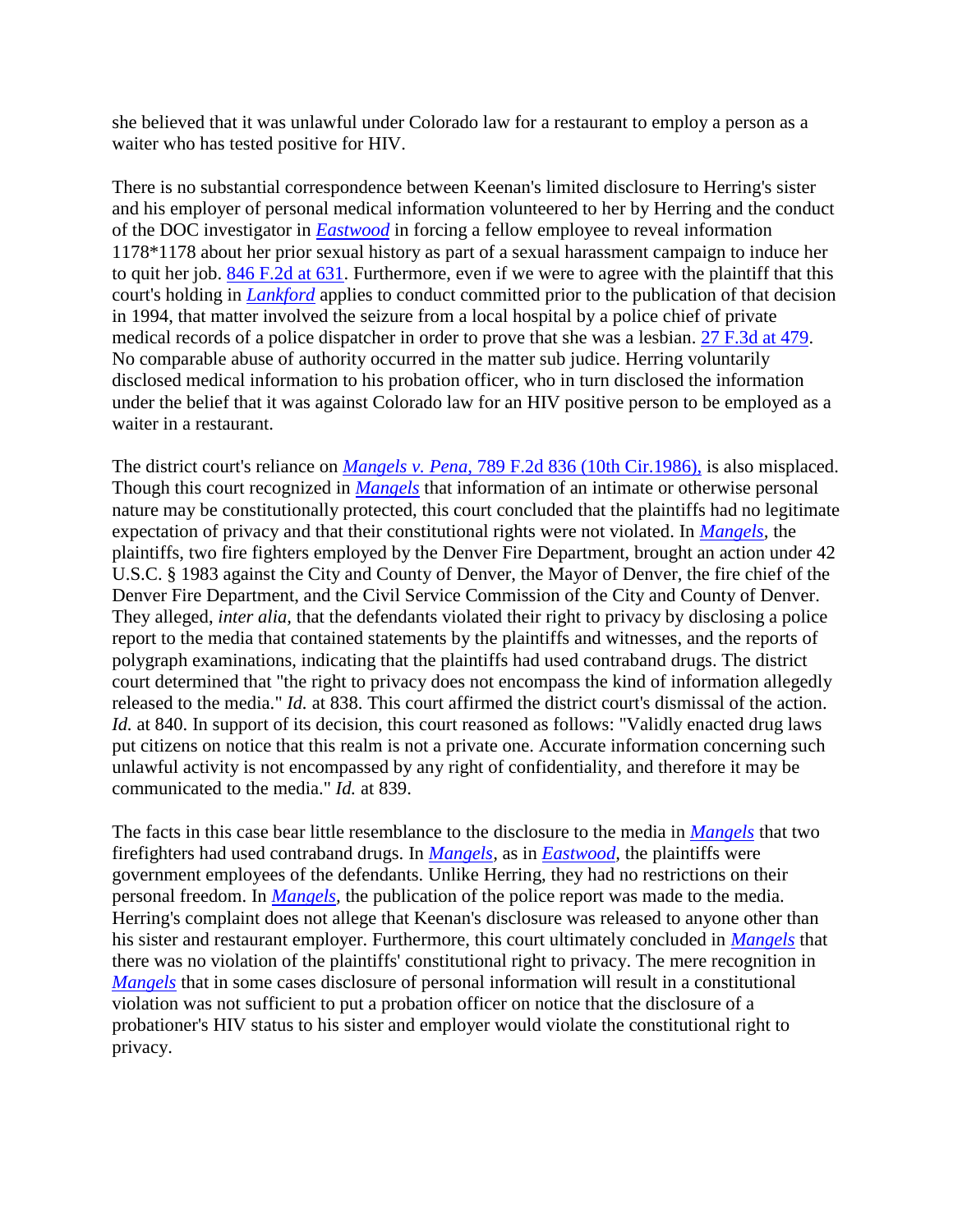Thus, while *[Eastwood,](http://scholar.google.co.in/scholar_case?case=17892454340012982754&q=herring+v.+keenan&hl=en&as_sdt=2,5&scilh=0) [Lankford,](http://scholar.google.co.in/scholar_case?case=1512270238611259491&q=herring+v.+keenan&hl=en&as_sdt=2,5&scilh=0)* and *[Mangels](http://scholar.google.co.in/scholar_case?case=17411825162557729150&q=herring+v.+keenan&hl=en&as_sdt=2,5&scilh=0)* indicate that under some circumstances, a release of personal information regarding a person by a government officer may violate a constitutionally protected right to privacy, none of the cases discuss the question whether the right to privacy protects a probationer who may be HIV positive from a limited disclosure by his or her probation officer to persons whom the probation officer believed might be affected by their contact with the probationer. The cases, therefore, did not clearly establish such a right in 1993.

We also emphasize that the district court and the magistrate judge each considered the same Tenth Circuit authority cited by the plaintiff in her opposition to the motion to dismiss. The magistrate judge, after analyzing *[Mangels,](http://scholar.google.co.in/scholar_case?case=17411825162557729150&q=herring+v.+keenan&hl=en&as_sdt=2,5&scilh=0) [Eastwood,](http://scholar.google.co.in/scholar_case?case=17892454340012982754&q=herring+v.+keenan&hl=en&as_sdt=2,5&scilh=0)* and *[Lankford,](http://scholar.google.co.in/scholar_case?case=1512270238611259491&q=herring+v.+keenan&hl=en&as_sdt=2,5&scilh=0)* concluded that a reasonable probation officer "would not have known in late 1993 that the disclosure of a probationer's 1179\*1179 HIV status to his employer, sister, and roommate was an unconstitutional infringement of the right [to privacy]." The district court, after construing the same cases, concluded that "the contours of the constitutional right to privacy as it relates to dissemination of one's actual or potential HIV status were clearly established in 1993."

The plaintiff asserts that no less than seven federal courts outside of the Tenth Circuit have "recognized the existence of a constitutionally protected privacy interest in maintaining the confidentiality of an individual's HIV status." None of these cases, however, address the question we must decide. *See [Glover v. Eastern Nebr. Com. Office of Retardation,](http://scholar.google.co.in/scholar_case?case=3251968231372799278&q=herring+v.+keenan&hl=en&as_sdt=2,5&scilh=0)* 686 F.Supp. 243, 250- [51 \(D.Neb.1988\)](http://scholar.google.co.in/scholar_case?case=3251968231372799278&q=herring+v.+keenan&hl=en&as_sdt=2,5&scilh=0) (holding that a policy requiring employees to submit to mandatory AIDS testing can be enjoined as violative of the Fourth Amendment), *aff'd, [Glover v. Eastern Nebr.](http://scholar.google.co.in/scholar_case?case=10517348820173403862&q=herring+v.+keenan&hl=en&as_sdt=2,5&scilh=0)  Com. Office of Retardation,* [867 F.2d 461, 463-64 \(8th Cir.1989\);](http://scholar.google.co.in/scholar_case?case=10517348820173403862&q=herring+v.+keenan&hl=en&as_sdt=2,5&scilh=0) *[Woods v. White,](http://scholar.google.co.in/scholar_case?case=8038232282848115101&q=herring+v.+keenan&hl=en&as_sdt=2,5&scilh=0)* 689 F.Supp. [874, 877 \(W.D.Wis.1988\)](http://scholar.google.co.in/scholar_case?case=8038232282848115101&q=herring+v.+keenan&hl=en&as_sdt=2,5&scilh=0) ("Casual unjustified dissemination of confidential medical information [regarding a prison inmate] to non-medical staff and other prisoners can scarcely be said to belong to the sphere of defendants' discretionary function."); *[Doe v. Borough of Barrington,](http://scholar.google.co.in/scholar_case?case=13274421745578532613&q=herring+v.+keenan&hl=en&as_sdt=2,5&scilh=0)* 729 [F.Supp. 376, 382-85 \(D.N.J.1990\)](http://scholar.google.co.in/scholar_case?case=13274421745578532613&q=herring+v.+keenan&hl=en&as_sdt=2,5&scilh=0) (holding that the disclosure by arresting officers to a neighbor that the husband and father of the plaintiffs had AIDS violated the Fourteenth Amendment rights of his wife and children); *Doe v. City of Cleveland,* [788 F.Supp. 979, 986 \(N.D.Ohio 1991\)](http://scholar.google.co.in/scholar_case?case=10910394617674397676&q=herring+v.+keenan&hl=en&as_sdt=2,5&scilh=0) (holding that police officers sued in their official capacity are not liable for a violation of a privacy interest where the police department did not have a policy of deliberately failing to train its officers with respect to the confidentiality of records); *[Doe v. Town of Plymouth,](http://scholar.google.co.in/scholar_case?case=3211675929379131424&q=herring+v.+keenan&hl=en&as_sdt=2,5&scilh=0)* 825 F.Supp. [1102, 1107, 1109 \(D.Mass.1993\)](http://scholar.google.co.in/scholar_case?case=3211675929379131424&q=herring+v.+keenan&hl=en&as_sdt=2,5&scilh=0) (holding that the plaintiff had presented sufficient evidence of a violation of the right to privacy to withstand a motion for a summary judgment where she presented evidence that a police officer forced the victim of a theft to admit she had AIDS before he would return a prescription medication that had been stolen from her residence); *[Doe v. City](http://scholar.google.co.in/scholar_case?case=6515531860514673129&q=herring+v.+keenan&hl=en&as_sdt=2,5&scilh=0)  of New York,* [15 F.3d 264, 269 \(2d Cir.1994\)](http://scholar.google.co.in/scholar_case?case=6515531860514673129&q=herring+v.+keenan&hl=en&as_sdt=2,5&scilh=0) (holding that the plaintiff had a right of privacy in the contents of a settlement agreement that stated that the plaintiff had sued his employer for failing to hire him because he was a single gay male and because his employer suspected that he had AIDS).

None of the cases identified by the plaintiff involved a limited disclosure by a probation officer to a probationer's sister and restaurant employer of voluntarily exposed information that the probation officer believed was necessary to protect them from the possibility of an inadvertent exposure to HIV. Though a plaintiff is not required to show that the specific conduct was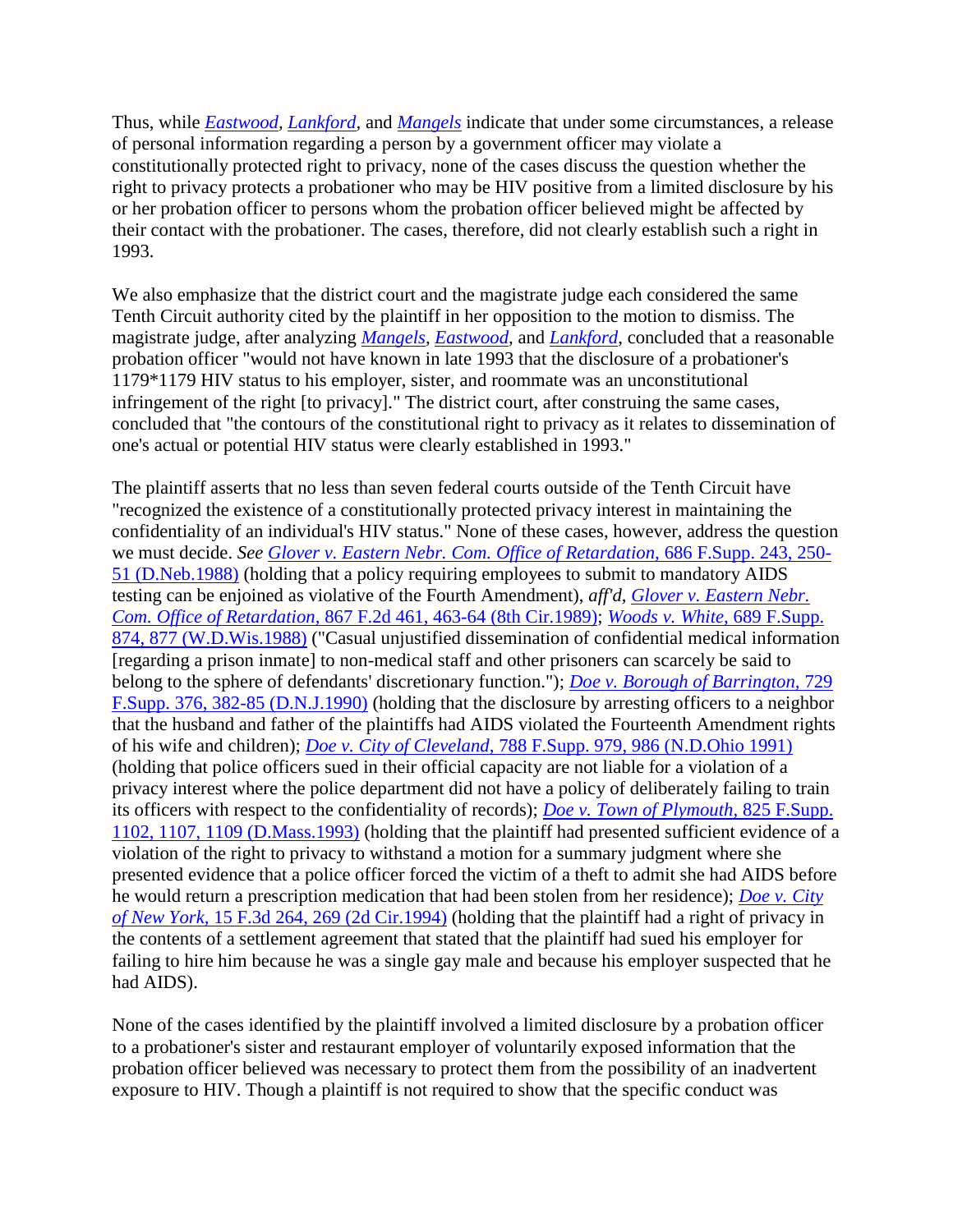previously found to have been held unlawful, there must be a substantial correspondence so that the unlawfulness was apparent. See *Hilliard,* [930 F.2d at 1518.](http://scholar.google.co.in/scholar_case?case=264119852208344187&q=herring+v.+keenan&hl=en&as_sdt=2,5&scilh=0) In the present case, the plaintiff has shown that there is "a clearly established right in the abstract" to privacy from disclosure of personal information by government officials. *See Id.* The plaintiff has not shown, however, that the district court cases cited amount to a sufficient weight of authority establishing a clearly established right of privacy in this case. The plaintiff has further failed to demonstrate that the contours of that right were sufficiently clear in late 1993 so that a reasonable probation officer would understand that he or she could not disclose to a probationer's close relative or restaurant employer that the probationer had tested positive to HIV. The plaintiff has failed to demonstrate a substantial correspondence between Keenan's disclosures and conduct that has been held to violate the right to privacy in prior decisions. *See id.*

The plaintiff also argues that a reasonable government officer in Keenan's position would have known that she was violating Herring's clearly established constitutional right to privacy because 1180\*1180 the policies governing Keenan's conduct as a probation officer prohibited her from disclosing his HIV status without his consent. *See Guide to Judicial Policies and Procedures,* Vol. X, ch. IV, p. 16, sec. 16(D). This court has held, however, that the fact that an official discloses information in violation of his own internal procedures does not make the disclosure a violation of a clearly established constitutional right to privacy. *See [Pueblo Neighborhood](http://scholar.google.co.in/scholar_case?case=11900033915888744903&q=herring+v.+keenan&hl=en&as_sdt=2,5&scilh=0)  Health Centers, Inc. v. Losavio,* [847 F.2d 642, 647 \(10th Cir.1988\)](http://scholar.google.co.in/scholar_case?case=11900033915888744903&q=herring+v.+keenan&hl=en&as_sdt=2,5&scilh=0) (quoting *[Davis v. Scherer,](http://scholar.google.co.in/scholar_case?case=10141076580089723087&q=herring+v.+keenan&hl=en&as_sdt=2,5&scilh=0)* [468 U.S. 183, 194, 104 S.Ct. 3012, 82 L.Ed.2d 139 \(1984\)\)](http://scholar.google.co.in/scholar_case?case=10141076580089723087&q=herring+v.+keenan&hl=en&as_sdt=2,5&scilh=0). In *Davis,* the Supreme Court held that "[o]fficials sued for constitutional violations do not lose their qualified immunity merely because their conduct violates some statutory or administrative provision." [468 U.S. at 194, 104](http://scholar.google.co.in/scholar_case?case=10141076580089723087&q=herring+v.+keenan&hl=en&as_sdt=2,5&scilh=0)  [S.Ct. 3012.](http://scholar.google.co.in/scholar_case?case=10141076580089723087&q=herring+v.+keenan&hl=en&as_sdt=2,5&scilh=0) The Court warned that to hold otherwise would subject officials to liability for a violation of any constitutional right, including those that were not foreshadowed at the time of the violation, simply because the conduct violated a regulation. *See id.* at 195, 104 S.Ct. 3012. The Court also cautioned that subjecting officials to a risk of liability for violation of policies and regulations would be particularly unsound policy given that government officials are often "subject to a plethora of rules, often so voluminous, ambiguous, and contradictory, and in such flux that officials can only comply with or enforce them selectively." *Id.* at 196, 104 S.Ct. 3012 (internal quotations and citation omitted). To ensure that a government official is subject to liability only for a violation of a clearly established constitutional right, "there must be a Supreme Court or Tenth Circuit decision on point, or the clearly established weight of authority from other courts." *Anaya,* [195 F.3d at 594.](http://scholar.google.co.in/scholar_case?case=1959916054295212807&q=herring+v.+keenan&hl=en&as_sdt=2,5&scilh=0) Thus, without a stronger indication from the courts that a reasonable probation officer in Keenan's position would have known that she was violating Herring's constitutional rights by disclosing his HIV status, rather than simply violating an internal policy, we cannot say that Keenan violated Herring's clearly established constitutional right to privacy.

A reasonable government officer is presumed to be mindful of clearly established law. *[V-1 Oil](http://scholar.google.co.in/scholar_case?case=13126496599881195887&q=herring+v.+keenan&hl=en&as_sdt=2,5&scilh=0)  Co. v. Wyoming,* [902 F.2d 1482, 1493 \(10th Cir.1990\).](http://scholar.google.co.in/scholar_case?case=13126496599881195887&q=herring+v.+keenan&hl=en&as_sdt=2,5&scilh=0) In late 1993, however, there were no decisions from any federal court that discussed whether a probation officer had a duty not to disclose to a probationer's sister and his restaurant employer the fact that a probationer had voluntarily reported that he had taken an HIV test and might be infected with HIV. The published decisions in late 1993 had made it clear that the constitutional right to privacy precluded government officers from forcing a fellow employee, *Eastwood,* [846 F.2d at 631,](http://scholar.google.co.in/scholar_case?case=17892454340012982754&q=herring+v.+keenan&hl=en&as_sdt=2,5&scilh=0) or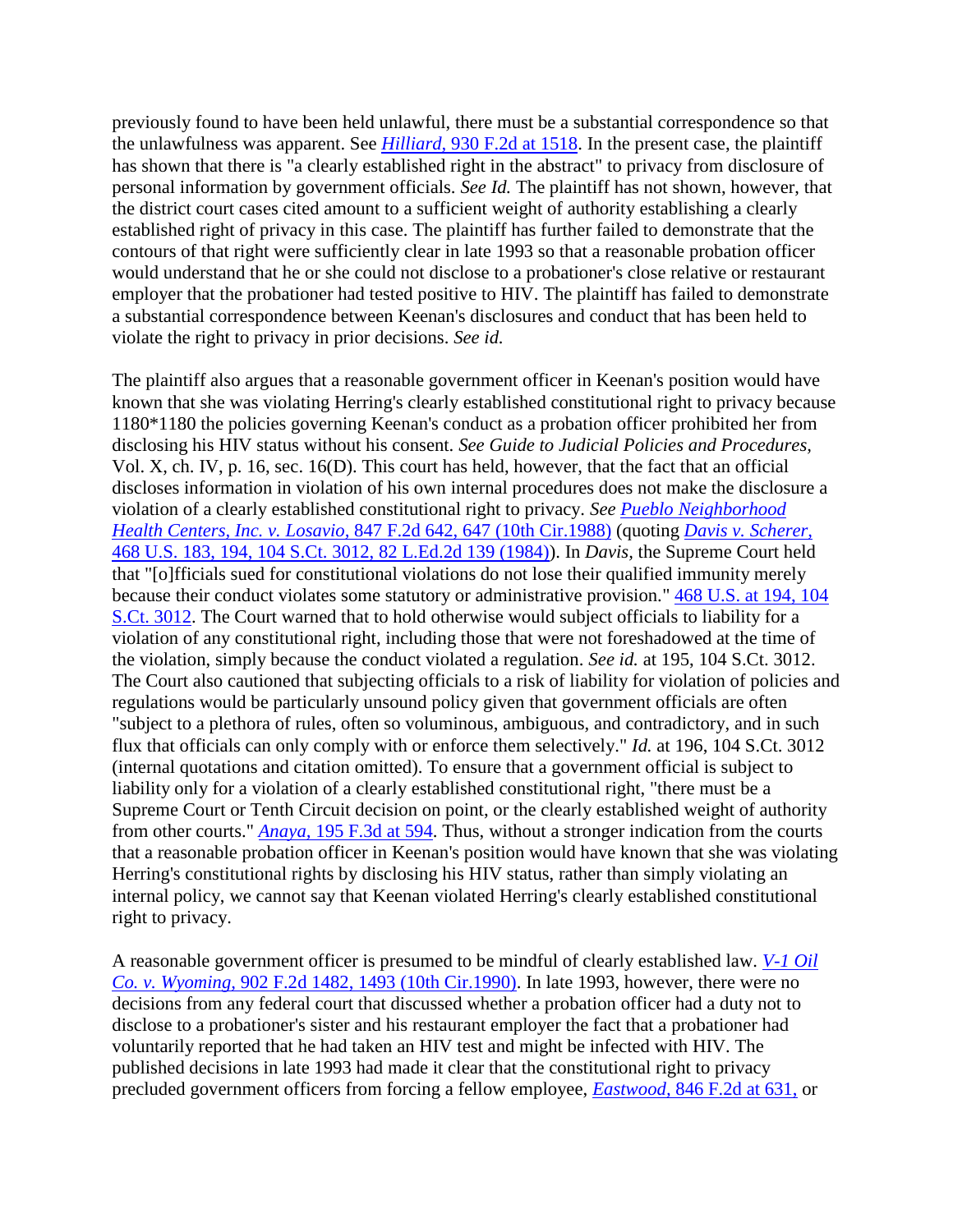the victim of a crime, *Town of Plymouth,* [825 F.Supp. at 1109,](http://scholar.google.co.in/scholar_case?case=3211675929379131424&q=herring+v.+keenan&hl=en&as_sdt=2,5&scilh=0) to disclose personal information. It was also clear that ordinary citizens had the right to be free from the disclosure of personal information for an improper motive, such as sexual harassment, *Eastwood,* [846 F.2d at 631,](http://scholar.google.co.in/scholar_case?case=17892454340012982754&q=herring+v.+keenan&hl=en&as_sdt=2,5&scilh=0) and that a prisoner had the right to be free from the disclosure of his medical information to nonmedical staff and other prisoners, *Woods,* [689 F.Supp. at 877.](http://scholar.google.co.in/scholar_case?case=8038232282848115101&q=herring+v.+keenan&hl=en&as_sdt=2,5&scilh=0) These cases did not clearly establish that the limited right of privacy enjoyed by a probationer would be violated by the disclosure of personal information alleged in the second amended complaint. Neither did the internal policies governing the conduct of a probation officer clearly establish such a constitutional right. Thus, Keenan is entitled to qualified immunity for her disclosures of Herring's HIV status to his sister and employer.

# **CONCLUSION**

We reverse the district court's order denying Keenan's motion to dismiss because we hold that the district court erred in ruling that Keenan violated Herring's clearly established right to privacy when she disclosed in 1993 that he was HIV positive to his restaurant employer and his 1181\*1181 sister. The district court erred in concluding that Keenan was not entitled to qualified immunity.

The judgment of the United States District Court for the District of Colorado is REVERSED and REMANDED for further proceedings in accordance with this opinion.

SEYMOUR, Chief Judge, dissenting.

In holding that a probationer's constitutional privacy right to non-disclosure of his confidential medical information by his probation officer was not clearly established in late 1993, the majority extrapolates from the Supreme Court's bare holding in *[Griffin v. Wisconsin,](http://scholar.google.co.in/scholar_case?case=5005625212347594167&q=herring+v.+keenan&hl=en&as_sdt=2,5&scilh=0)* 483 U.S. [868, 107 S.Ct. 3164, 97 L.Ed.2d 709 \(1987\),](http://scholar.google.co.in/scholar_case?case=5005625212347594167&q=herring+v.+keenan&hl=en&as_sdt=2,5&scilh=0) without addressing the underlying analysis and reasoning used therein, ignores other circuit precedent on point, and requires an inappropriately exacting factual similarity between prior cases and the case at bar. In my judgment, at the time of the events at issue, the law was clear that Mr. Herring enjoyed constitutional privacy protection against involuntary disclosures of personal information because there was no legitimate governmental interest in the disclosure, and Ms. Keenan's disclosure of such information was objectively unreasonable. For these reasons, I respectfully dissent.

# **I**

In assessing whether a qualified immunity defense lies for a government official, we make two inquiries: "First, we must ask what was the clearly established law with regard to the plaintiff['s] constitutional rights at the time those rights were allegedly violated by [the official].... Second, if the law was clearly established, we must ask whether [the official's] conduct was `objectively reasonable' in light of this clearly established law." *[Breidenbach v. Bolish,](http://scholar.google.co.in/scholar_case?case=12623045342982916422&q=herring+v.+keenan&hl=en&as_sdt=2,5&scilh=0)* 126 F.3d 1288, 1291 [\(10th Cir. 1997\).](http://scholar.google.co.in/scholar_case?case=12623045342982916422&q=herring+v.+keenan&hl=en&as_sdt=2,5&scilh=0)

# *A. Clearly established law as it existed in 1993*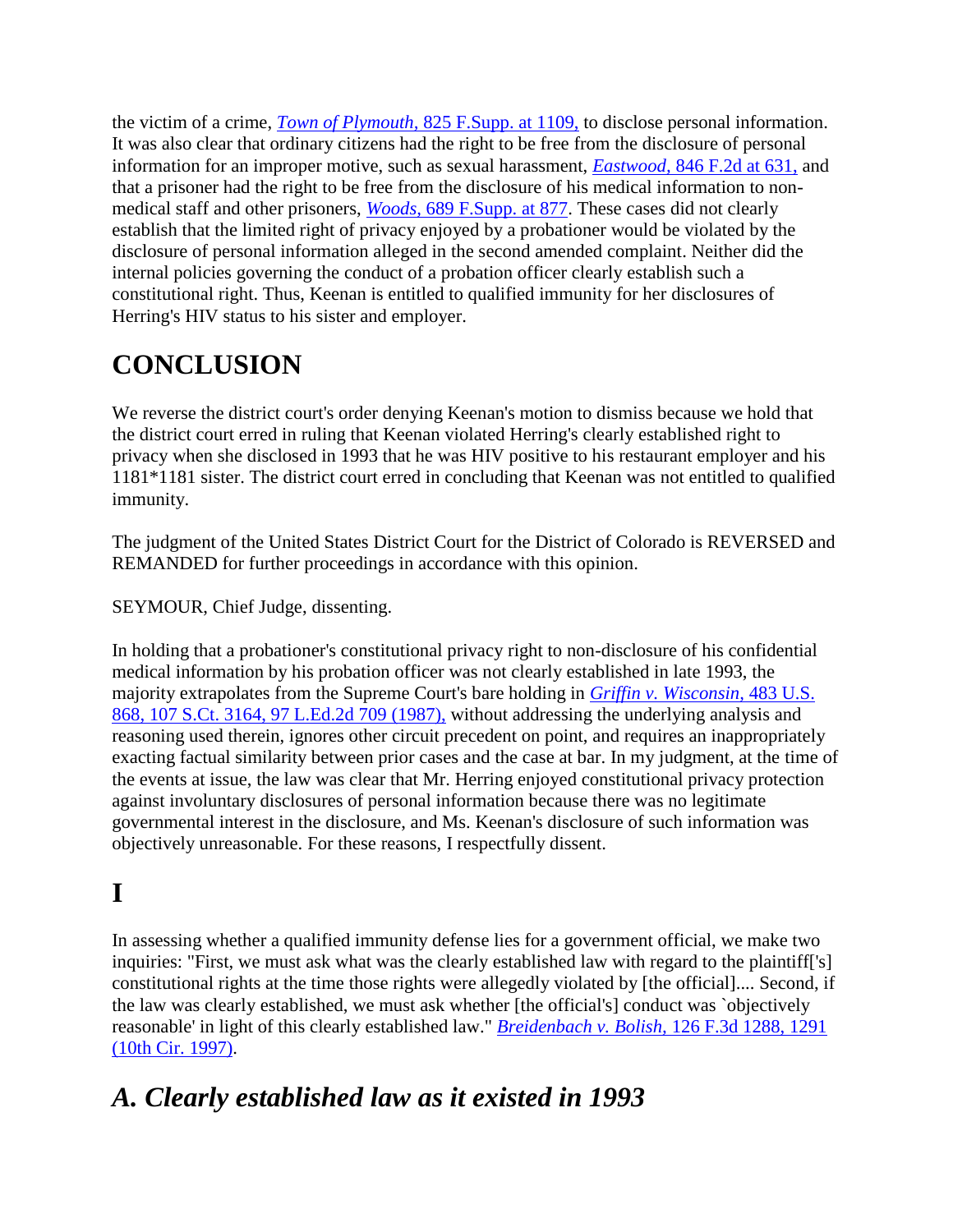Ms. Keenan's conduct here occurred in late 1993. By then, as the majority acknowledges, this circuit had clearly recognized that the constitutional right to privacy as defined by *[Whalen v.](http://scholar.google.co.in/scholar_case?case=8555735987895894452&q=herring+v.+keenan&hl=en&as_sdt=2,5&scilh=0)  Roe,* [429 U.S. 589, 97 S.Ct. 869, 51 L.Ed.2d 64 \(1977\),](http://scholar.google.co.in/scholar_case?case=8555735987895894452&q=herring+v.+keenan&hl=en&as_sdt=2,5&scilh=0) includes an individual's interest in avoiding disclosures of sensitive personal matters. *See [Flanagan v. Munger,](http://scholar.google.co.in/scholar_case?case=6811235589687530812&q=herring+v.+keenan&hl=en&as_sdt=2,5&scilh=0)* 890 F.2d 1557, [1570 \(10th Cir.1989\);](http://scholar.google.co.in/scholar_case?case=6811235589687530812&q=herring+v.+keenan&hl=en&as_sdt=2,5&scilh=0) *[Eastwood v. Department of Corrections,](http://scholar.google.co.in/scholar_case?case=17892454340012982754&q=herring+v.+keenan&hl=en&as_sdt=2,5&scilh=0)* 846 F.2d 627, 630-31 (10th [Cir.1988\);](http://scholar.google.co.in/scholar_case?case=17892454340012982754&q=herring+v.+keenan&hl=en&as_sdt=2,5&scilh=0) *Mangels v. Pena,* [789 F.2d 836, 839 \(10th Cir.1986\);](http://scholar.google.co.in/scholar_case?case=17411825162557729150&q=herring+v.+keenan&hl=en&as_sdt=2,5&scilh=0) *[Slayton v. Willingham,](http://scholar.google.co.in/scholar_case?case=9366262017111051408&q=herring+v.+keenan&hl=en&as_sdt=2,5&scilh=0)* 726 F.2d [631, 635 \(10th Cir. 1984\).](http://scholar.google.co.in/scholar_case?case=9366262017111051408&q=herring+v.+keenan&hl=en&as_sdt=2,5&scilh=0) To ascertain whether Ms. Keenan's conduct violated this clearly established law, I agree with the majority that we must determine to what extent in 1993 this constitutional right applied to a probationer against disclosures by a probation officer. Precedent from the Supreme Court and other circuits establishing the privacy rights of prisoners and probationers guides this undertaking.

## **1.** *[Griffin](http://scholar.google.co.in/scholar_case?case=5005625212347594167&q=herring+v.+keenan&hl=en&as_sdt=2,5&scilh=0)*

As the majority acknowledges, in 1987 the Supreme Court in *[Griffin](http://scholar.google.co.in/scholar_case?case=5005625212347594167&q=herring+v.+keenan&hl=en&as_sdt=2,5&scilh=0)* upheld a probation regulation against a probationer's challenge that it violated his Fourth Amendment rights. The regulation at issue there required probationers to consent to a search of their homes anytime a probation officer had "reasonable grounds" to believe an offense was being committed. In reaching its conclusion, the Court began its analysis with the statement that probationers "do not enjoy `the absolute liberty to which every citizen is entitled but only . . . conditional liberty,'" due to the State's interests in reducing recidivism and ensuring the community is not harmed by the probationer's being at large. *Griffin,* [483 U.S. at 874, 107 S.Ct. 3164](http://scholar.google.co.in/scholar_case?case=5005625212347594167&q=herring+v.+keenan&hl=en&as_sdt=2,5&scilh=0) (quoting *[Morrissey v.](http://scholar.google.co.in/scholar_case?case=6651080982371538818&q=herring+v.+keenan&hl=en&as_sdt=2,5&scilh=0)  Brewer,* [408 U.S. 471, 480, 92 S.Ct. 2593, 33 L.Ed.2d 484 \(1972\)\)](http://scholar.google.co.in/scholar_case?case=6651080982371538818&q=herring+v.+keenan&hl=en&as_sdt=2,5&scilh=0). Significantly, the Court recognized that while these state interests "permit[] a degree of impingement upon privacy that would not be constitutional if applied to the public at 1182\*1182 large[,*t*]*hat permissible degree is not unlimited, . . . ." Id.* at 875, 107 S.Ct. 3164 (emphasis added). Only after recognizing the probationer's general right to privacy did the Court turn to the question of whether this right was overly impinged by the probation regulation, a determination made by balancing the probationer's rights against the governmental interests associated there. *[Griffin,](http://scholar.google.co.in/scholar_case?case=5005625212347594167&q=herring+v.+keenan&hl=en&as_sdt=2,5&scilh=0)* therefore, clearly established six years prior to the incidents here that probationers retain a right to privacy under the Constitution which is violated where the State impinges upon that right without a legitimate, governmental purpose.

The majority here simply relies upon the Court's approval of the regulation in *[Griffin](http://scholar.google.co.in/scholar_case?case=5005625212347594167&q=herring+v.+keenan&hl=en&as_sdt=2,5&scilh=0)* to conclude that Mr. Herring's privacy right was not clearly established in this case. In so doing, the majority extrapolates from the Court's naked holding without ever acknowledging the underlying analysis and reasoning, and fails entirely to apply that analysis and reasoning to the facts of this case. The majority thus ignores the clear holding in *[Griffin](http://scholar.google.co.in/scholar_case?case=5005625212347594167&q=herring+v.+keenan&hl=en&as_sdt=2,5&scilh=0)* that a probationer has a constitutional right to privacy which is only limited insofar as the limitation is justified by "the `special need[s]' of the probation system." *Id.* at 875, 107 S.Ct. 3164. *See also Turner v. Safley,* [482 U.S. 78, 89, 107](http://scholar.google.co.in/scholar_case?case=15686747716085264205&q=herring+v.+keenan&hl=en&as_sdt=2,5&scilh=0)  [S.Ct. 2254, 96 L.Ed.2d 64 \(1987\)](http://scholar.google.co.in/scholar_case?case=15686747716085264205&q=herring+v.+keenan&hl=en&as_sdt=2,5&scilh=0) (holding that prison regulations impinging on prisoners' constitutional rights are only valid where reasonably related to legitimate penological interests); *Doe v. Attorney Gen.,* [941 F.2d 780, 796 \(9th Cir.1991\)](http://scholar.google.co.in/scholar_case?case=15198313161012254055&q=herring+v.+keenan&hl=en&as_sdt=2,5&scilh=0) (in 1988, law was clear that government may use private information only if it can show that its use of the information advances a legitimate state interest).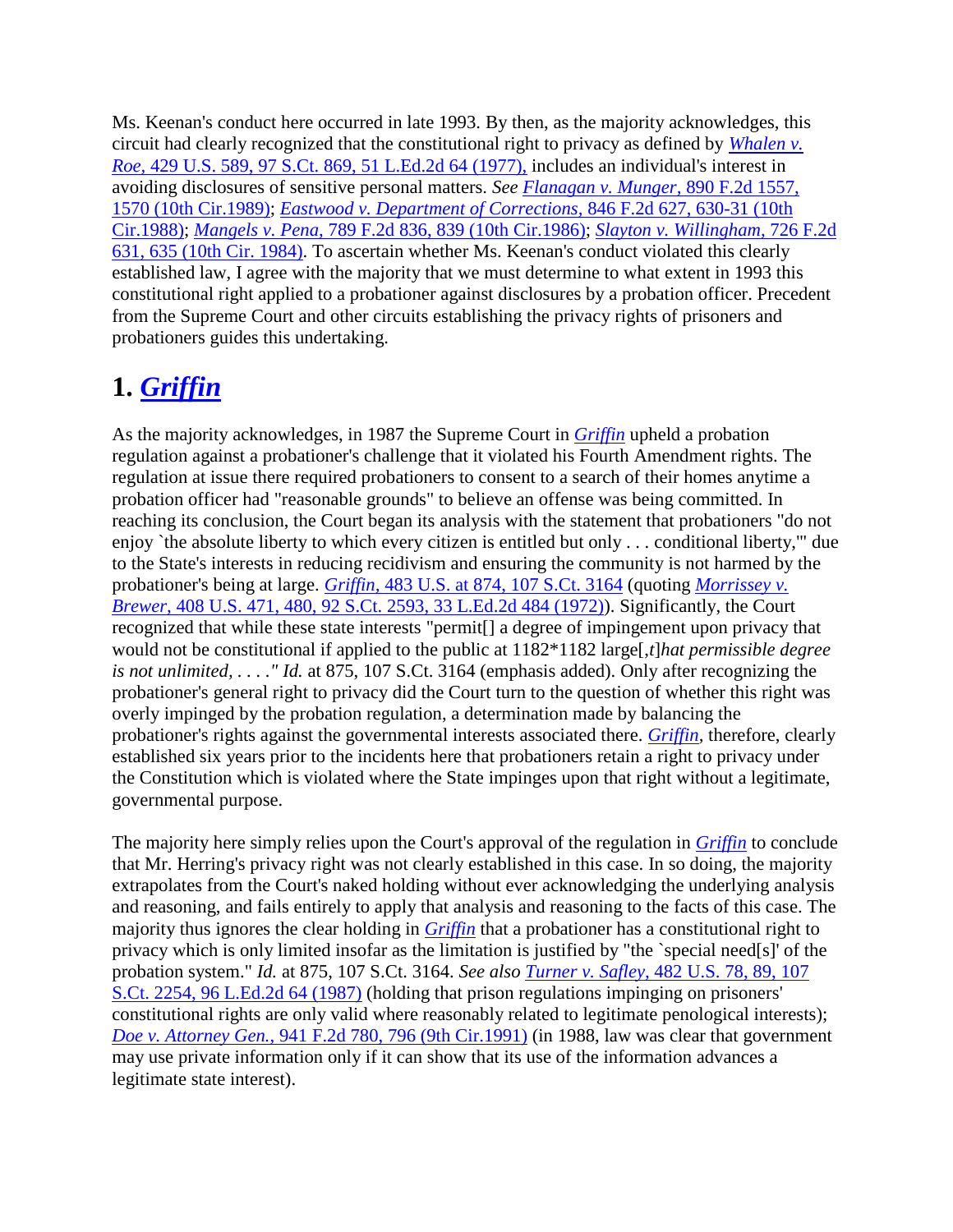Although the legitimacy of the governmental interest was crucial to the *[Griffin](http://scholar.google.co.in/scholar_case?case=5005625212347594167&q=herring+v.+keenan&hl=en&as_sdt=2,5&scilh=0)* analysis, the majority fails to address what interest is at issue here. This flaw proves fatal to its reasoning because, simply put, there was no legitimate governmental interest in Ms. Keenan's conduct. Her unauthorized actions were both erroneous and objectively unreasonable because she acted in violation of both established probation procedures and Colorado state law.

In making the disclosures to Mr. Herring's family and employer, Ms. Keenan acted contrary to every written guideline addressing the disclosure of confidential medical information contained in the U.S. Probation Manual, which serves as "the authoritative standard for community supervision of federal offenders." Guide to Judiciary Policies and Procedures, vol. X (U.S. Probation Manual) [hereinafter Manual], ch. IV, at 1; see App. 1186.<sup>[\[1\]](http://scholar.google.co.in/scholar_case?q=herring+v.+keenan&hl=en&as_sdt=2,5&case=3735631482981241601&scilh=0#[6])</sup> The Manual clearly states the goal of "protecting the confidentiality of exposed persons" in their HIV status, *id.,* and mandates that "[o]fficers should not disclose HIV infection or illness information without the offender's informed written consent," *id.* at 16; App. at 1187. The Manual further prohibits probation officers from disclosing information to employers without written approval by the officer's supervisor or chief probation officer. *Id.* at 38; App. at 1190. If the probationer opposes such disclosure, it may not be made without a hearing by the court. *Id.* Finally, the disclosure can only be with regard to a reasonably foreseeable risk the probationer poses to the employer or the public, *and the risk must be related to the offender's past criminal conduct.*<sup>[\[2\]](http://scholar.google.co.in/scholar_case?q=herring+v.+keenan&hl=en&as_sdt=2,5&case=3735631482981241601&scilh=0#[7])</sup> *Id.* at 36-37; App. at 1189.

1183\*1183 Ms. Keenan also violated state criminal law, which prohibits the disclosure of medical information to unauthorized persons. *See* Colo.Rev.Stat. § 18-4-412 (criminalizing the disclosure of medical information to an unauthorized person without prior written authorization); Colo.Rev.Stat. § 24-4-1402 (the only authorized disclosures are by medical personnel treating patients and made in the form of reports to the state or local department of public health). In fact, Ms. Keenan's Manual specifically warned her that state civil and criminal penalties could attach to the violation of a probationer's confidentiality surrounding his HIV status, and instructed her to learn the applicable state law. *See* Manual, ch. IV, at 16, App. at 1187. In addition, Ms. Keenan was required to consult with the probation office's expert on HIV and state confidentiality laws upon learning of Mr. Herring's possible HIV status, a regulation undoubtedly intended to avert the sort of violation which occurred here. *See id.* at 18; App. 1187, 1188.

Despite the statutes and guidelines described above, the government argues that Ms. Keenan disclosed Mr. Herring's purported HIV status to his employer and family to prevent him from breaking Colorado law while on probation, citing Colo. Rev. Stat. § 25-4-108.<sup>[\[3\]](http://scholar.google.co.in/scholar_case?q=herring+v.+keenan&hl=en&as_sdt=2,5&case=3735631482981241601&scilh=0#[8])</sup> It is clear, however, that Mr. Herring was not violating section 25-4-108, which prohibits a person with a contagious disease from working in the food service industry, because this statute is inapplicable to HIV-positive individuals under Colorado's health code. *See* Colo.Code Regs. § 11CR1, Reg. 6 (only persons prohibited from working in food service pursuant to § 25-4-108 are those infected with a disease transmittable through food handling). Morever, reliance on this law was unreasonable because it was antiquated (passed in 1913 and amended once in 1921) and has never been applied in any published case. In fact, the only annotation to this statute contained in Colorado's official reporter cites to an article, published in 1988, describing the *inapplicability* of the statute in the context of HIV-positive employees. $\frac{[4]}{[4]}$  $\frac{[4]}{[4]}$  $\frac{[4]}{[4]}$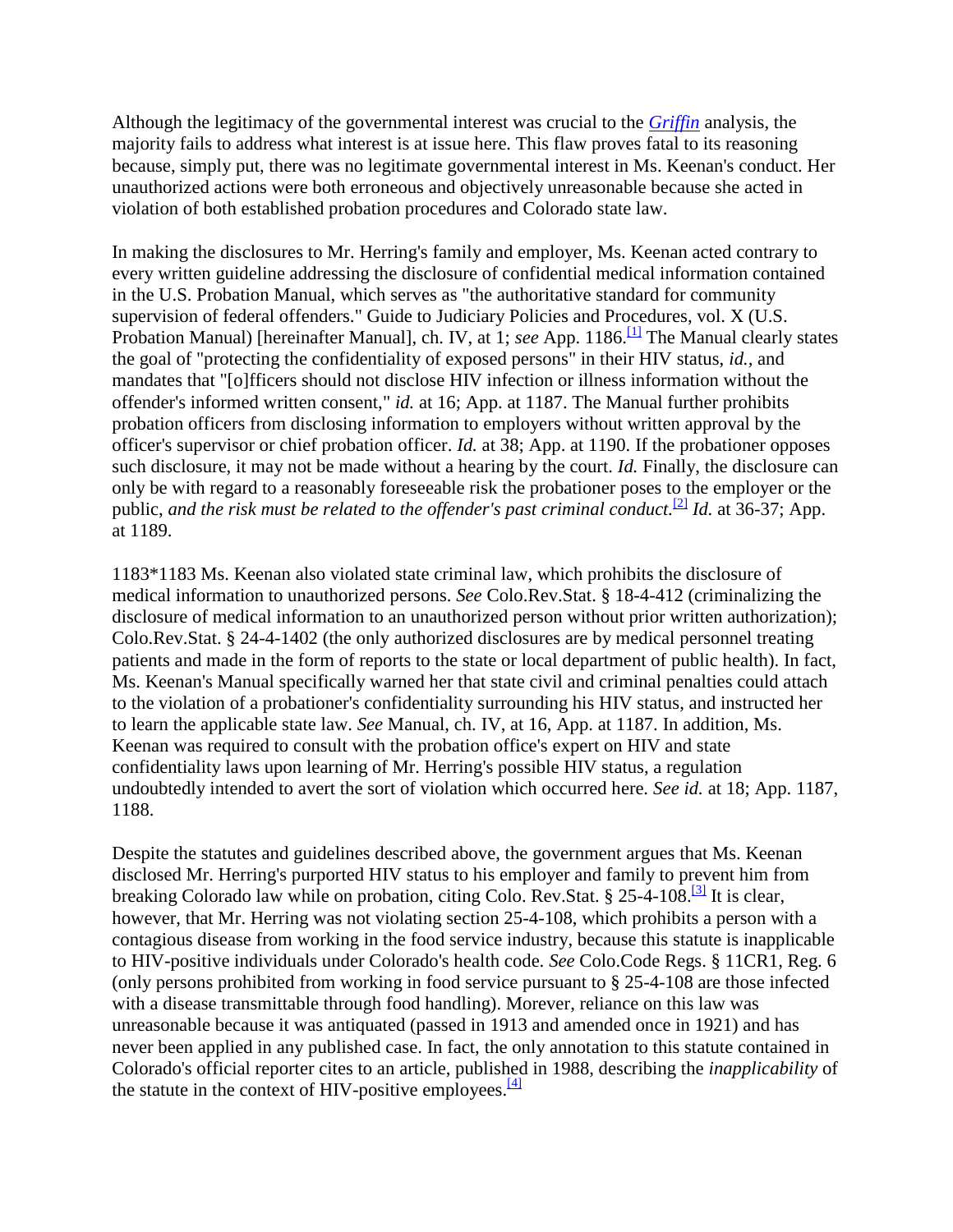The Manual's guidelines, with their reference to state statutes, reflect a reasoned governmental commitment to preserve a probationer's privacy in his confidential medical information. It is significant that in *[Griffin](http://scholar.google.co.in/scholar_case?case=5005625212347594167&q=herring+v.+keenan&hl=en&as_sdt=2,5&scilh=0)* the Court was called upon to analyze the legitimacy of a governmental interest embodied in an officially established policy. There the Court assessed the probation regulation's constitutionality in light of the probation system's asserted special needs underlying it. *See Griffin,* [483 U.S. at 875-79, 107 S.Ct. 3164.](http://scholar.google.co.in/scholar_case?case=5005625212347594167&q=herring+v.+keenan&hl=en&as_sdt=2,5&scilh=0) Importantly for our purposes, the Court concluded that the search of a probationer's residence was "reasonable within the meaning of the Fourth Amendment *because* 1184\*1184 *it was conducted pursuant to a valid regulation governing probationers," id.* at 880, 107 S.Ct. 3164 (emphasis added), which was itself justified by the special needs of the probation system making the warrant requirement impractical.

Here, however, we are asked to review the independent action of a probation officer which was *directly contrary to* the published guidelines of the U.S. Probation Office. Ms. Keenan cannot plausibly argue that her random, unauthorized and illegal conduct provides a basis for a legitimate or reasonable governmental interest sufficient to warrant the intrusion on Mr. Herring's privacy rights which occurred here.<sup>[\[5\]](http://scholar.google.co.in/scholar_case?q=herring+v.+keenan&hl=en&as_sdt=2,5&case=3735631482981241601&scilh=0#[10])</sup>

It is true that violation of internal guidelines, or even state laws, does not undermine a qualified immunity defense where the constitutional right was not otherwise clearly established. *See [Davis](http://scholar.google.co.in/scholar_case?case=10141076580089723087&q=herring+v.+keenan&hl=en&as_sdt=2,5&scilh=0)  v. Scherer,* [468 U.S. 183, 194, 104 S.Ct. 3012, 82 L.Ed.2d 139 \(1984\).](http://scholar.google.co.in/scholar_case?case=10141076580089723087&q=herring+v.+keenan&hl=en&as_sdt=2,5&scilh=0) Such violations may be considered, however, where they are relevant to the constitutional interest itself. *See id.* at 193 n. 11, 104 S.Ct. 3012 (recognizing that laws and regulations "may bear upon" the existence of a constitutional interest). Ms. Keenan's violation of her own guidelines and state laws serves to point up the fact that her actions served no legitimate probation interest to balance against Mr. Herring's privacy right. Without such an interest, as *[Griffin](http://scholar.google.co.in/scholar_case?case=5005625212347594167&q=herring+v.+keenan&hl=en&as_sdt=2,5&scilh=0)* makes clear, the impingement on Mr. Herring's right to privacy right is impermissible under the Constitution.

# **2. Other circuit authority**

As the majority correctly recites, whether a right was clearly established turns not only on whether there is Supreme Court or Tenth Circuit precedent on point, but alternatively, on the "weight of authority from other courts." *[Anaya v. Crossroads Managed Care Sys., Inc.,](http://scholar.google.co.in/scholar_case?case=1959916054295212807&q=herring+v.+keenan&hl=en&as_sdt=2,5&scilh=0)* 195 F.3d [584, 594 \(10th Cir.1999\).](http://scholar.google.co.in/scholar_case?case=1959916054295212807&q=herring+v.+keenan&hl=en&as_sdt=2,5&scilh=0) Notwithstanding this, the majority ignores the two cases in the federal courts of appeals with the most substantial factual correspondence to the case at bar, *see [Harris](http://scholar.google.co.in/scholar_case?case=6662398692491934365&q=herring+v.+keenan&hl=en&as_sdt=2,5&scilh=0)  v. Thigpen,* [941 F.2d 1495 \(11th Cir.1991\),](http://scholar.google.co.in/scholar_case?case=6662398692491934365&q=herring+v.+keenan&hl=en&as_sdt=2,5&scilh=0) and *United States v. Stine,* [675 F.2d 69 \(3d Cir.1982\),](http://scholar.google.co.in/scholar_case?case=14076162356851032631&q=herring+v.+keenan&hl=en&as_sdt=2,5&scilh=0) while concluding that the right was not clearly established because there was no "further guidance from the Supreme Court or this circuit," Maj. Op. at 1176.

These two cases, like *[Griffin,](http://scholar.google.co.in/scholar_case?case=5005625212347594167&q=herring+v.+keenan&hl=en&as_sdt=2,5&scilh=0)* start from the premise that an offender retains a constitutional privacy right which must be balanced against the government's legitimate interests to determine whether the probationer's rights are impermissibly impinged. In *[Thigpen,](http://scholar.google.co.in/scholar_case?case=6662398692491934365&q=herring+v.+keenan&hl=en&as_sdt=2,5&scilh=0)* the Eleventh Circuit evaluated a prison policy which segregated inmates on the basis of their HIV status, thereby necessarily disclosing the inmates' status to other prisoners, prison officials, and visitors. The court recognized "the general principle" that prisoners retain their constitutional rights, including the right to privacy, so long as they are not 1185\*1185 inconsistent with inmate status or legitimate penological interests. *See* [941 F.2d at 1512-13](http://scholar.google.co.in/scholar_case?case=6662398692491934365&q=herring+v.+keenan&hl=en&as_sdt=2,5&scilh=0) (citing *Turner,* [482 U.S. at 84, 107](http://scholar.google.co.in/scholar_case?case=15686747716085264205&q=herring+v.+keenan&hl=en&as_sdt=2,5&scilh=0)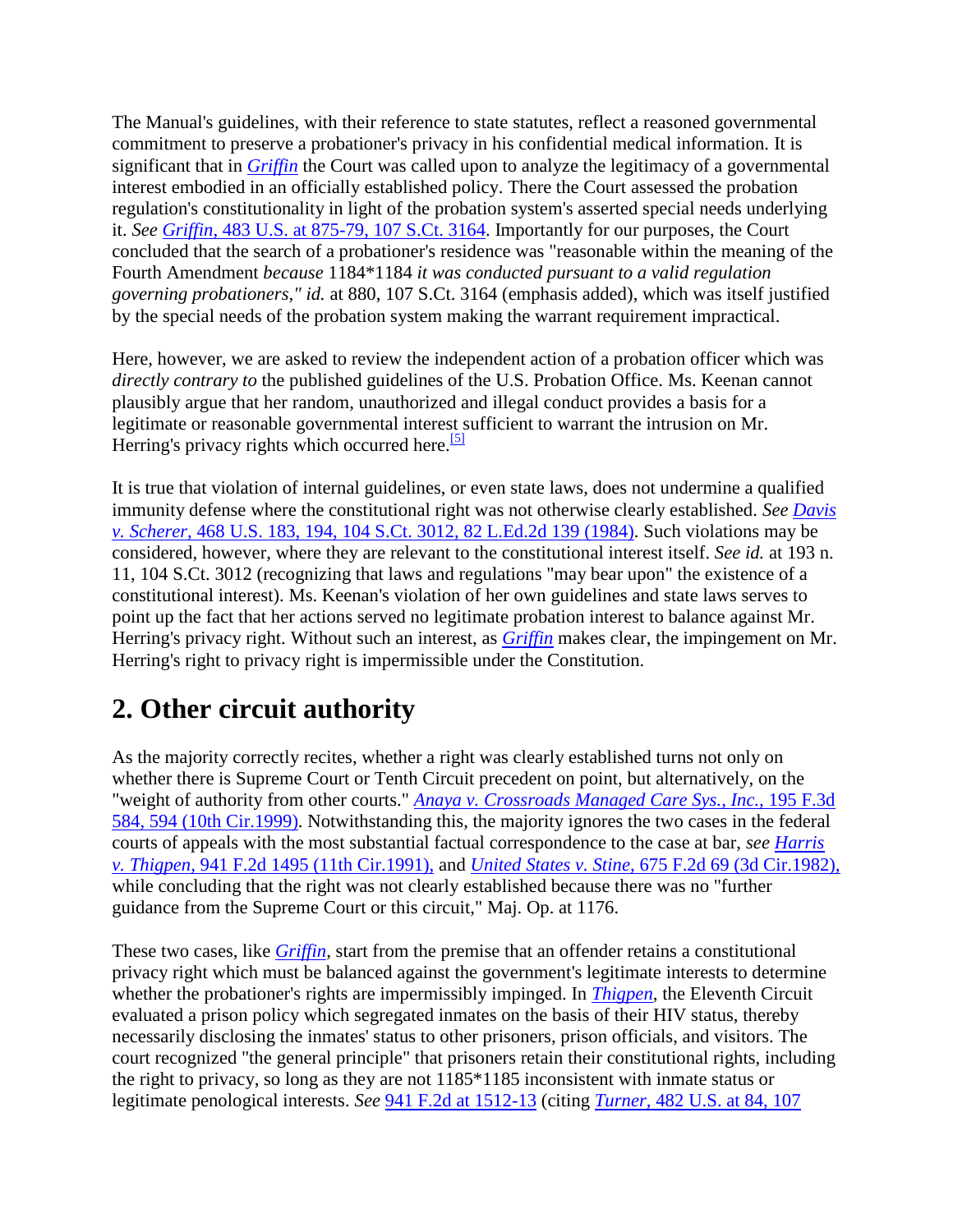S.Ct. 2254, *Bell v. Wolfish,* [441 U.S. 520, 545, 99 S.Ct. 1861, 60 L.Ed.2d 447 \(1979\),](http://scholar.google.co.in/scholar_case?case=4537162703993098019&q=herring+v.+keenan&hl=en&as_sdt=2,5&scilh=0) *and Houchins v. KQED, Inc.,* [438 U.S. 1, 5 n. 2, 98 S.Ct. 2588, 57 L.Ed.2d 553 \(1978\)\)](http://scholar.google.co.in/scholar_case?case=17191976500273269128&q=herring+v.+keenan&hl=en&as_sdt=2,5&scilh=0). After balancing the prisoners' privacy interests against the government's asserted interests in segregating HIV-positive inmates from the general prison population to prevent transmission to other inmates and protect prison guards, the court concluded that the HIV segregation policy was reasonable and therefore not a violation of the prisoners' privacy rights. *See id.* at 1521.

Similarly, in *[Stine,](http://scholar.google.co.in/scholar_case?case=14076162356851032631&q=herring+v.+keenan&hl=en&as_sdt=2,5&scilh=0)* the Third Circuit employed the same analytical framework to uphold a probation condition requiring a probationer to undergo psychological counseling against his challenge that the requirement violated his constitutional right to privacy. In so holding, the court specifically stated that a probation condition which impinges on constitutional rights will be upheld only where the condition of probation is reasonably related to the purposes of probation and the impact on the probationer's privacy rights is no greater than necessary to carry out these purposes. *See* [675 F.2d at 72.](http://scholar.google.co.in/scholar_case?case=14076162356851032631&q=herring+v.+keenan&hl=en&as_sdt=2,5&scilh=0) [\[6\]](http://scholar.google.co.in/scholar_case?q=herring+v.+keenan&hl=en&as_sdt=2,5&case=3735631482981241601&scilh=0#[11])

A comparison of the legitimate governmental interests in *[Thigpen](http://scholar.google.co.in/scholar_case?case=6662398692491934365&q=herring+v.+keenan&hl=en&as_sdt=2,5&scilh=0)* and *[Stine](http://scholar.google.co.in/scholar_case?case=14076162356851032631&q=herring+v.+keenan&hl=en&as_sdt=2,5&scilh=0)* illustrates how devoid Ms. Keenan's actions were of any significant probation interest. The government's interests in segregating the prisoners in *[Thigpen](http://scholar.google.co.in/scholar_case?case=6662398692491934365&q=herring+v.+keenan&hl=en&as_sdt=2,5&scilh=0)* was to reduce potential transmission of HIV in light of common documented risks existing in a prison environment, which included bloody fights, intravenous-drug use and needle-sharing, tattooing, and unprotected sexual activity. *See Thigpen,* [941 F.2d at 1516-19.](http://scholar.google.co.in/scholar_case?case=6662398692491934365&q=herring+v.+keenan&hl=en&as_sdt=2,5&scilh=0) The government's interests in the psychological counseling requirement in *[Stine](http://scholar.google.co.in/scholar_case?case=14076162356851032631&q=herring+v.+keenan&hl=en&as_sdt=2,5&scilh=0)* was to promote rehabilitation and decrease the likelihood of recidivism. *See Stine,* [675 F.2d at 71-72.](http://scholar.google.co.in/scholar_case?case=14076162356851032631&q=herring+v.+keenan&hl=en&as_sdt=2,5&scilh=0) Those important penological and treatment interests justified the intrusions on individual privacy rights at issue in *[Thigpen](http://scholar.google.co.in/scholar_case?case=6662398692491934365&q=herring+v.+keenan&hl=en&as_sdt=2,5&scilh=0)* and *[Stine.](http://scholar.google.co.in/scholar_case?case=14076162356851032631&q=herring+v.+keenan&hl=en&as_sdt=2,5&scilh=0)* [\[7\]](http://scholar.google.co.in/scholar_case?q=herring+v.+keenan&hl=en&as_sdt=2,5&case=3735631482981241601&scilh=0#[12]) As discussed above, Ms. Keenan's actions in the present case represent no such interests; her conduct neither assisted in Mr. Herring's rehabilitation nor protected anyone from a foreseeable risk of HIV transmission.

In sum, the law was clear in late 1993 that the Constitution provides a privacy right to the nondisclosure of confidential information and that this constitutional right applies to prisoners and probationers and unless limited by a legitimate governmental interest.<sup>[\[8\]](http://scholar.google.co.in/scholar_case?q=herring+v.+keenan&hl=en&as_sdt=2,5&case=3735631482981241601&scilh=0#[13])</sup> Because Ms. Keenan 1186\*1186 lacked any legitimate, probationary interest in disclosing Mr. Herring's HIV status to his family and his employer, her actions violated this clearly established law.

# *B. Objective unreasonableness*

Because the majority concludes Mr. Herring's claimed right was not clearly established in late 1993, it never reaches the reasonableness prong of the qualified immunity analysis. Given the lack of governmental interest in Ms. Keenan's conduct as established above, one can only conclude that it was objectively unreasonable in light of the clearly established law. Ms. Keenan's disclosure of highly sensitive confidential information was not only unauthorized, it was also criminal. Indeed, trumping all arguments to the contrary is the fact that Ms. Keenan did not even know whether Mr. Herring was actually HIV-positive; Mr. Herring only told her he might be. This final fact destroys any claim to objective reasonableness Ms. Keenan might make.

Even assuming that Ms. Keenan's concerns were remotely reasonable, there is no reason she had to act so quickly that her misconduct should be excused. *See [Scheuer v. Rhodes,](http://scholar.google.co.in/scholar_case?case=8710794191852857281&q=herring+v.+keenan&hl=en&as_sdt=2,5&scilh=0)* 416 U.S. 232,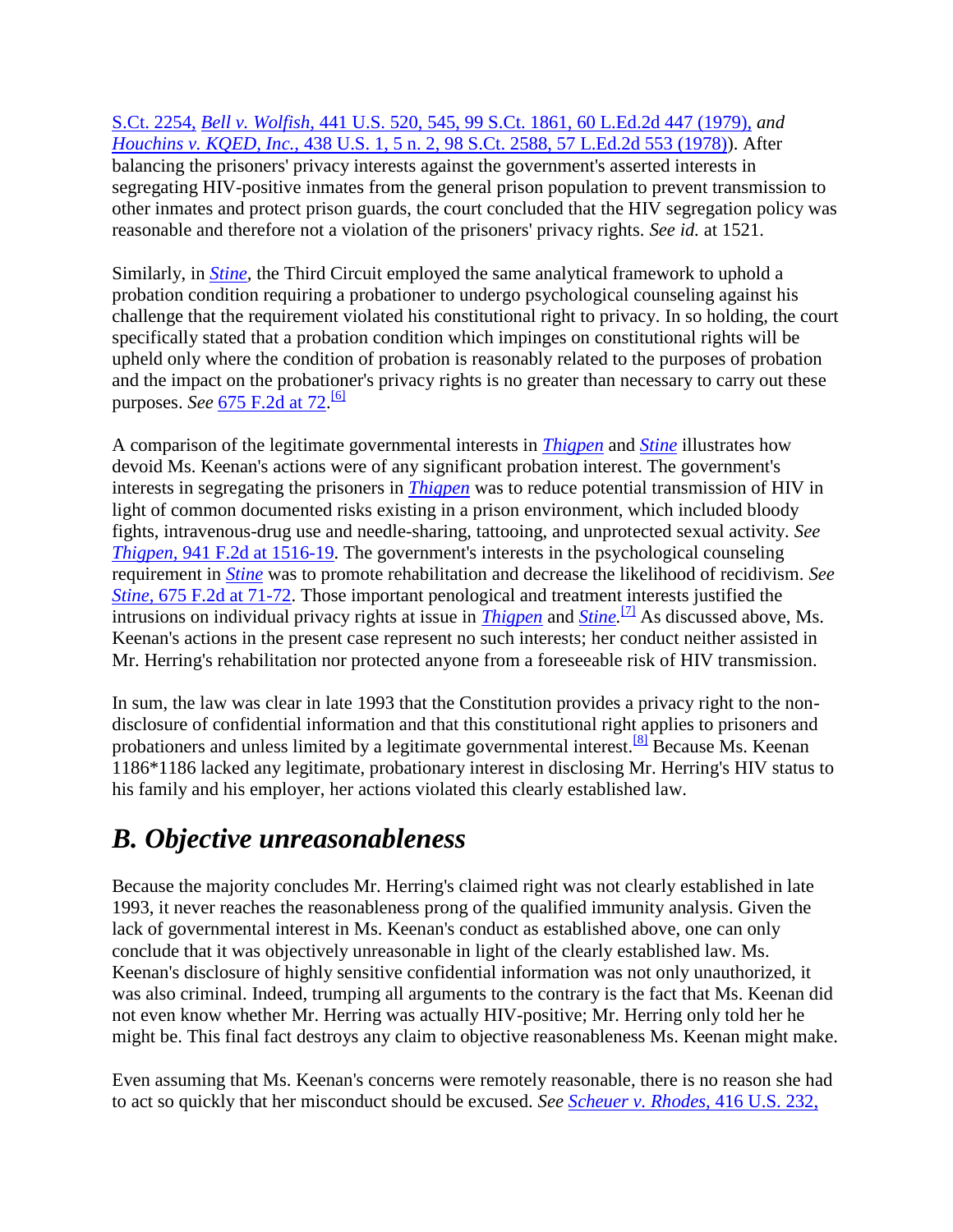246, 94 S.Ct. 1683, 40 L.Ed.2d 90 (1974) (one purpose of qualified immunity is to enable officers and officials to act swiftly when "there is obvious need for prompt action" or in "an atmosphere of confusion, ambiguity, and swiftly moving events"). She offers no reason, and I can think of none, that required her to immediately disclose Mr. Herring's HIV status, without pausing to consult the applicable probation guidelines, review state law on the subject, meet with her office's expert on state confidentiality laws, or even confirm the verity of the information she was passing along.

In sum, a reasonable probation officer in Ms. Keenan's position would have known that disclosing Mr. Herring's HIV status would violate his constitutional right to privacy.

# **II**

I cannot agree with the majority's disregard of the clearly established law as it existed in late 1993 and its misguided analysis of the qualified immunity issue. Because Ms. Keenan's conduct violated this clear law and was objectively unreasonable, I would affirm the district court's denial of Ms. Keenan's motion to dismiss.

I respectfully DISSENT. I would affirm the district court's denial of Ms. Keenan's motion to dismiss on the basis of qualified immunity.

## **APPENDIX[\[\\*\]](http://scholar.google.co.in/scholar_case?q=herring+v.+keenan&hl=en&as_sdt=2,5&case=3735631482981241601&scilh=0#[14])**

## **GUIDE TO JUDICIARY POLICIES AND PROCEDURES, VOL. X**

### **CHAPTER IV.** *SUPERVISION SERVICES*

Part A. *The Supervision of Federal Offenders.* (Monograph 109)

In June 1991, the Probation and Pretrial Services Division published *Supervision of Federal Offenders, Monograph 109.* The document serves as the authoritative standard for community supervision of federal offenders. U.S. probation officers should refer to the monograph for the development and implementation of all supervision policies and procedures.

Part B. *Administrative Procedures for Probation and Supervision Release Supervision.*

. . . . .

1187\*1187 16. *Supervision of HIV-Positive Offenders.*

The Judicial Conference Committee on Criminal Law and Probation Administration has promulgated guidelines for probation officers for supervising offenders who have been exposed to human immunodeficiency virus (HIV). The guidelines are intended to provide guidance in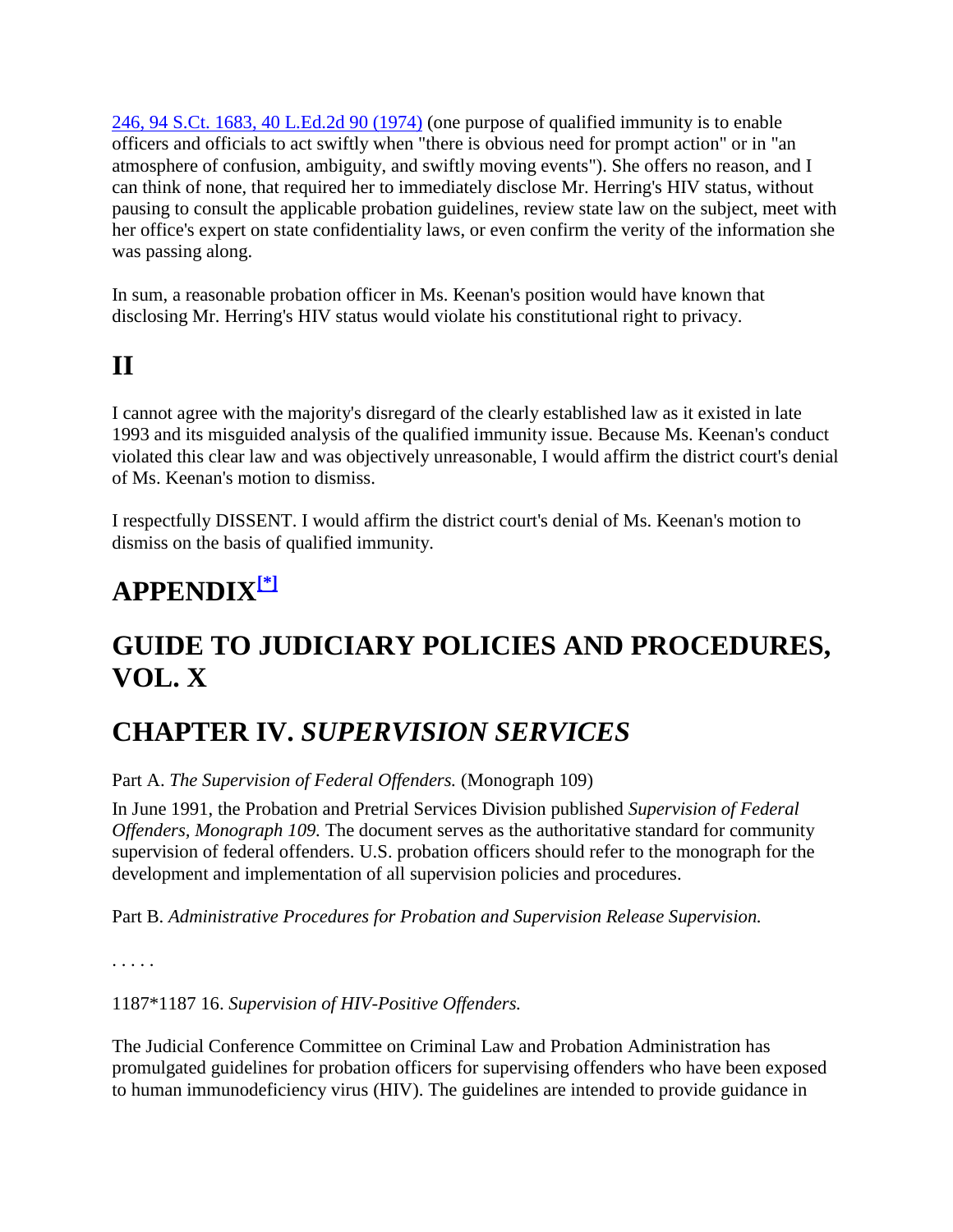preventing the transmission of HIV within the community as well *as protecting the confidentiality of exposed persons.* HIV infection refers to the condition of persons who are known to have been exposed to HIV and who are either asymptomatic or have symptomatic HIV disease. Acquired immune deficiency syndrome (AIDS) is the most serious form of HIV disease.

*Officers in each district should learn the State laws which govern the use of HIV tests and the disclosure of their results. State statutes also address civil and criminal penalties which attach to violation of confidentiality. Officers should only implement the guidelines in a manner consistent with State law.* The guidelines are as follows:

A. Officers, in consultation with the resource person in the office, should evaluate the HIVpositive person and develop a case plan, keeping in mind education, counseling, and treatment components.

B. Officers should not supervise offenders with HIV infection, including those who have developed AIDS, differently than any other offender unless medically indicated on the basis of symptoms or coexisting infections.

C. Officers should instruct the offender of the importance of self-disclosure of HIV infection to prospective sexual/drug partners. The individual should be advised of possible civil or criminal liabilities for transmission of HIV to another person.

D. *Officers should not disclose HIV infection or illness information to the offender's family members, parents, or sexual/drug partners without the offender's informed, written consent. If the offender will not consent to disclosure and State law permits non-consensual disclosure to public health officials, the officer should notify such officials. Notification of other third parties is the responsibility of the exposed person.* Partner notification programs conducted by public health agencies encourage patient and physical responsibility for third-party notification and in many States assume the burden for confidentiality and ensuring notification by trained disease control specialists.

E. Officers in all cases should first attempt to have the offender give informed, written consent authorizing the release of information about HIV infection to the U.S. marshal, residential facilities, halfway houses, and jails. In the absence of such written consent, this information should be disclosed to the U.S. marshal when a violator's warrant is issued and to the health care provider and/or supervisor of the halfway house or jail facility when the offender is placed in their custody.

F. Officers should seek the written, informed consent of the offender before making further disclosure when information concerning an individual's HIV antibody test result or information concerning a diagnosis of HIV infection is disclosed to the officer by a third party or by the offender. In preparing the consent form, officers should attempt to obtain an authorization to disclose to those individuals who have a legitimate need to know such as sexual/drug partners, public health officials, health care and drug treatment providers, custodial officers, and the court.

1188\*1188 When an informed, written consent is obtained, information concerning an offender's diagnosis of AIDS, positive test results for HIV, and signed consent forms should be reported in the case record, but kept in an envelope in a portion of the file marked "Confidential Information." Pretrial diversion reports, postsentence reports, and any other social history investigations contained in the offender's case file which contain such confidential medical information should also be placed in the envelope marked "Confidential Information."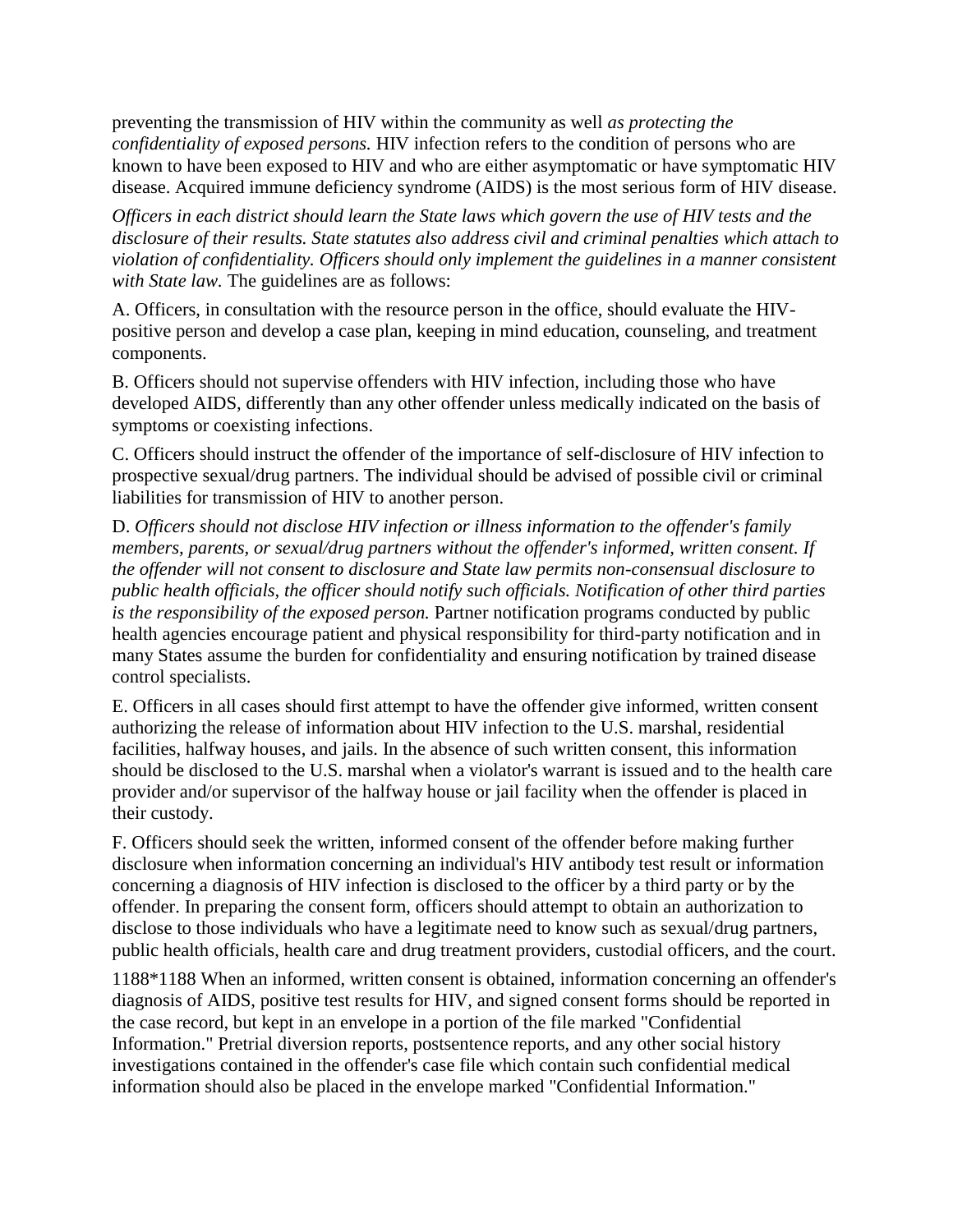Redisclosure of test results or an offender's medical condition should not be made without specific additional consent by the offender.

Confidential record information should be treated like other medical record information and may be shared with other staff who are associated with the offender and have a legitimate, professional need to know.

G. Officers should not disclose information regarding offenders with HIV infection in presentence reports without the offender's written, informed consent unless it is relevant to the offense charged such as a sexual assault. The court, however, may require the officer to disclose all known medical information about the offender in order to determine its relevancy in the disposition of the case. In this situation the officer should confidentially advise the court of the offender's positive HIV test results, current symptomatic status, and refusal to give consent for disclosure of this information pursuant to the provisions of Rule 32(c)(3)(A) of the Federal Rules of Criminal Procedure.

H. Printed education materials on communicable diseases and infection control precaution should be made available to all offenders in office waiting rooms and given to officers for distribution and discussion with offenders and their families. Staff may use appropriate locally available written materials from community HIV and AIDS testing and counseling sites. Officers should identify available local resources (medical, social, and psychological services for people with HIV infection and local public health agencies) and should assist their offenders upon request in gaining access to such services.

I. *Each probation office should identify and designate an officer as an HIV resource person.* That individual will participate in regional training activities concerning HIV infection and will gain a competent understanding of information related to HIV infection. This resource person should be available to all staff within the district as a consultant on HIV infection and related issues. *Officers should consult this resource person whenever they encounter a case situation involving HIV or AIDS*. The resource person should become an expert in State confidentiality laws and should provide the office with periodic updates on the current state of the law.

. . . . .

#### Part D. *Releasing File Information.*

. . . . .

#### 1. *Releasing File Information (Probationers and Supervised Releasees).*

While a defendant may retain a copy of his/her presentence report pursuant to the provisions of Rule 32(c)(3)(A) of the *Federal Rules on Criminal Procedure,* probation and supervised release files are under the court's jurisdiction. *Disclosure of the content of the files is the prerogative of the court.* Files are maintained for the primary purpose of reporting to the court on the conduct and condition of probationers (18 U.S.C. 1189\*1189 §§ 3563 and 3565), and to aid persons under supervision to bring about improvements in their conduct and condition. The court has a need for a free flow of information regarding the conduct of those under supervision. Persons who provide information to the probation officer, including the offender, should feel secure in giving information and know it will be used primarily by the court. *Indiscriminate dissemination of information should be avoided.*...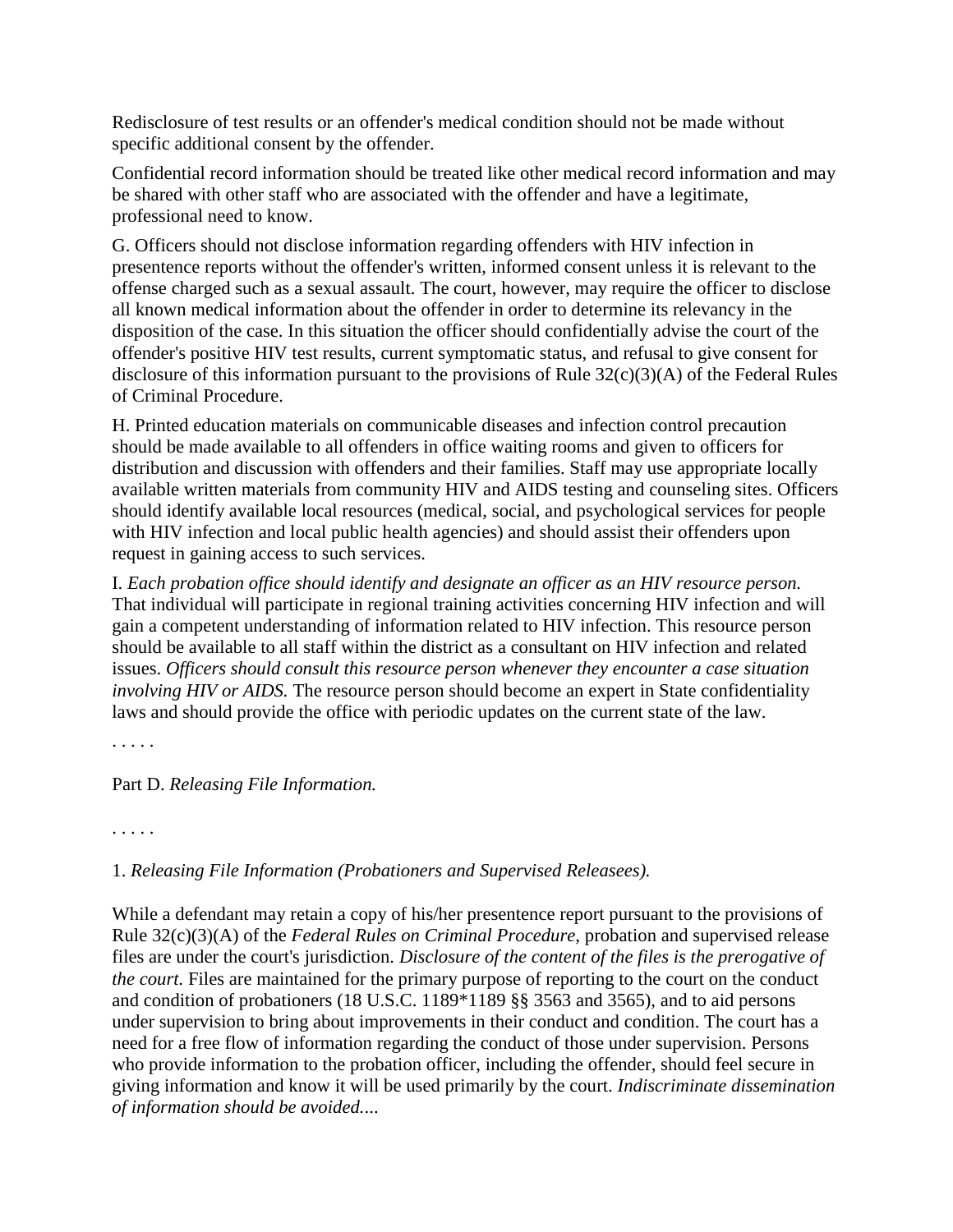### 2. *Disclosure of Third Party Risk Information (Probationers and Supervised Releasees).*

Probation officers have an equal obligation to control risk to the public and provide correctional treatment to the offender. In meeting these obligations, the officer has a duty to warn *specific* third parties of a *particular* prospect of harm, *physical* or *financial,* which the officer "reasonably foresees" the offender may pose to them. This obligation exists whether or not the third party has solicited the information.

The Office of General Counsel has provided standards for disclosure of information concerning risk in probation and supervised release cases as follows:

A. The circumstances of all offenders under supervision should be reviewed periodically to determine whether they might pose a reasonably foreseeable danger to a third person.

B. Guidelines for disclosures of third party risk information are *selective.* A warning is *not* required in every case, *only* where a *reasonably foreseeable* risk of harm to a *specific* third party is believed to exist.

C. *The requirement an offender under supervision refrain from engaging in a particular type of employment or inform his employer or another specified third party about his criminal conviction should generally be imposed by the court as a formal special condition of probation.* See *United States v. Alexander,* [743 F.2d 472, 480 \(7th Cir. 1984\).](http://scholar.google.co.in/scholar_case?case=13099633763060120337&q=herring+v.+keenan&hl=en&as_sdt=2,5&scilh=0) Such a condition is unnecessary if the offender is willing to comply with the disclosure requirement and it is not an adversary issue.

D. A disclosure requirement must be reasonably related to the correctional treatment of the offender and/or the protection of the public.

#### (1) *Determination of Risk.*

. . . . .

The determination of whether a "reasonably foreseeable" risk exists depends upon a selective, case-by-case evaluation. Among other factors, the evaluation should be based upon the offender's employment, offense, prior criminal background, and conduct. The officer should pay special attention to employment or other circumstances which present the offender with an opportunity or temptation to engage in criminal or antisocial behavior related to the offender's criminal background.

#### (2) *"Reasonably Foreseeable" Risk.*

*"Reasonably foreseeable" risk means the circumstances of the relationship between the offender and the third party (e.g., employer and employee) suggest the offender may engage in a criminal or antisocial manner similar or related to past conduct.*

#### (3) *Making Disclosure Decisions.*

(a) If the probation officer determines no reasonably foreseeable risk exists, then no warning should be given.

(b) If the officer determines a reasonably foreseeable risk exists, the officer should decide, based upon the seriousness of the risk created and the possible jeopardy to the offender's employment or other aspects of rehabilitation, 1190\*1190 whether to: give no warning, but increase the offender's supervision sufficiently to minimize the risk; give no warning, but preclude the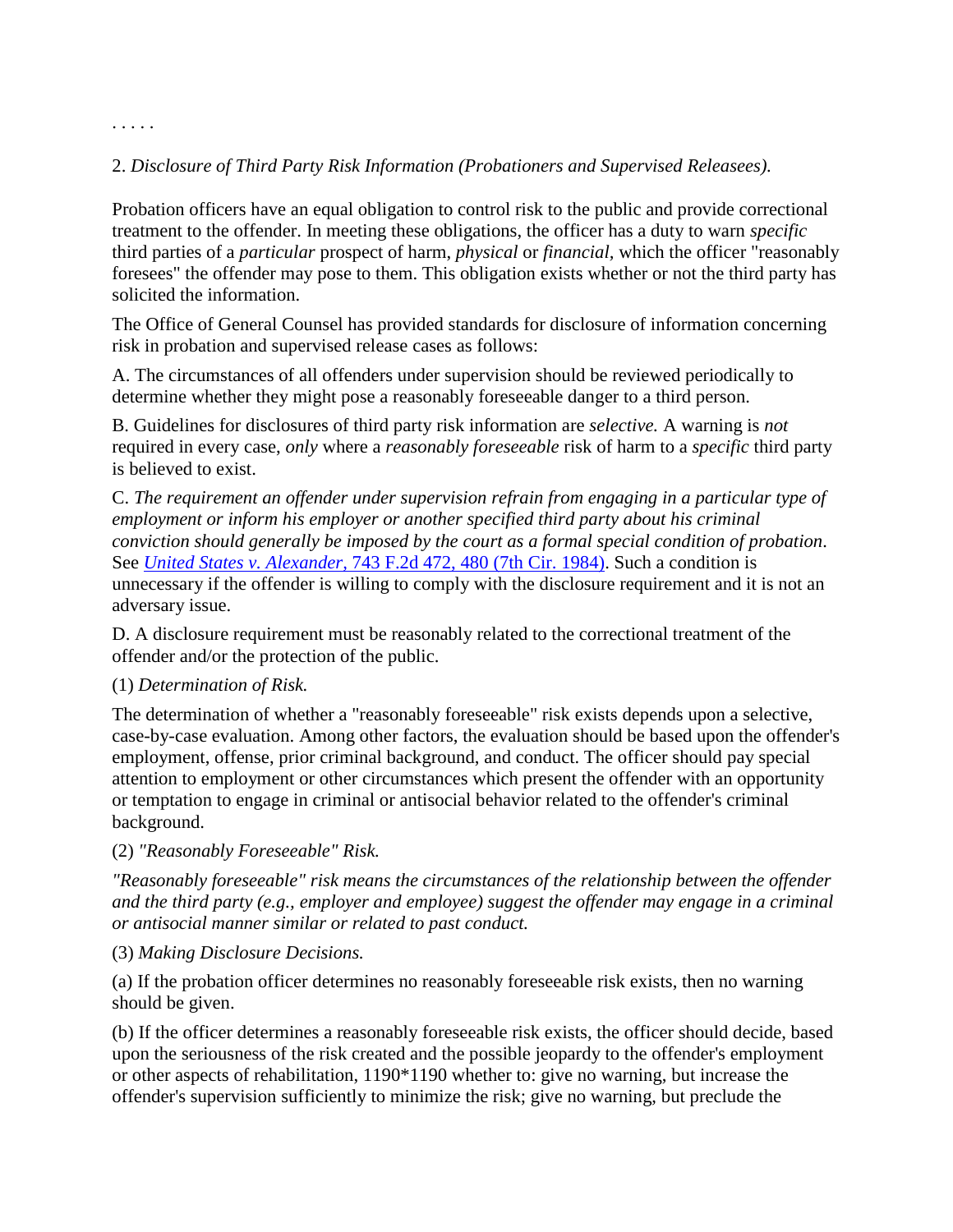offender from the employment; or give a confidential warning to the specific third party sufficient to put the party on notice of the risk. The officer may permit the offender to make the disclosure with the understanding the officer will verify it.

(c) *If the court has not imposed a special condition precluding the offender from specified employment or requiring a warning to a specific third party, decisions regarding disclosure or alternative action must be approved by the officer's supervisor or the chief probation officer. Such approval should be in writing.*

(d) *If the officer decides to preclude the offender from a particular job or type of employment, and the offender is unwilling to comply, the officer should request the court hold a hearing on modification of conditions. Rule 32.1, Federal Rules of Criminal Procedure.*

(e) *If the officer decides to warn the offender's employer or another specific third party, and the offender strongly opposes such action, the officer should present the matter to the court and request either an order directing the officer to make the warning or a modification hearing to impose a condition that the offender make the necessary disclosure.*

Any questions concerning the propriety of a disclosure under these guidelines that cannot be resolved after consultation with the supervisor and chief probation officer may be directed to the Office of General Counsel.

Examples of appropriate disclosure decisions are as follows:

. . . . .

P, a financial scheme criminal, starts his own "home security" business. Although P could use information gained in the business to burglarize homes or sell the security plans to the underworld, neither possibility is very similar to his criminal conviction. On these facts a risk exists, but not a *reasonably* foreseeable risk. *No warning disclosure should be made.* The officer should simply monitor P's monthly financial records, income, and lifestyle.

[\[\\*\]](http://scholar.google.co.in/scholar_case?q=herring+v.+keenan&hl=en&as_sdt=2,5&case=3735631482981241601&scilh=0#r[1]) The Honorable Arthur L. Alarcon, Senior United States Circuit Judge for the Ninth Circuit, sitting by designation.

[\[1\]](http://scholar.google.co.in/scholar_case?q=herring+v.+keenan&hl=en&as_sdt=2,5&case=3735631482981241601&scilh=0#r[2]) Since filing his original complaint, Frederick Herring passed away. His sister, Sylvia Herring, was substituted as plaintiff in the second amended complaint.

[\[2\]](http://scholar.google.co.in/scholar_case?q=herring+v.+keenan&hl=en&as_sdt=2,5&case=3735631482981241601&scilh=0#r[3]) The second amended complaint also alleges on information and belief that Keenan also contacted Herring's roommate to tell him that Herring was HIV positive. This allegation was withdrawn by Herring's counsel during the April 2, 1997, hearing on the motion to dismiss.

[\[3\]](http://scholar.google.co.in/scholar_case?q=herring+v.+keenan&hl=en&as_sdt=2,5&case=3735631482981241601&scilh=0#r[4]) In the responsive brief, the plaintiff concedes that *A.L.A. v. West Valley City,* [26 F.3d 989 \(10th Cir.1994\)](http://scholar.google.co.in/scholar_case?case=3274201201416321623&q=herring+v.+keenan&hl=en&as_sdt=2,5&scilh=0) was "overlooked" by the parties when the motion to dismiss was pending in the district court.

[\[4\]](http://scholar.google.co.in/scholar_case?q=herring+v.+keenan&hl=en&as_sdt=2,5&case=3735631482981241601&scilh=0#r[5]) The plaintiff argues that even though *[A.L.A.](http://scholar.google.co.in/scholar_case?case=3274201201416321623&q=herring+v.+keenan&hl=en&as_sdt=2,5&scilh=0)* was not decided until 1994, the opinion demonstrates that the right to privacy in the non-disclosure of one's HIV status was clearly established in 1989 because the disclosure in that case was made in 1989. In [A.L.A.,](http://scholar.google.co.in/scholar_case?case=3274201201416321623&q=herring+v.+keenan&hl=en&as_sdt=2,5&scilh=0) however, this court did not consider whether that right was clearly established in 1989 or whether the government official that disclosed the information was entitled to qualified immunity. [26 F.3d](http://scholar.google.co.in/scholar_case?case=3274201201416321623&q=herring+v.+keenan&hl=en&as_sdt=2,5&scilh=0)  [989.](http://scholar.google.co.in/scholar_case?case=3274201201416321623&q=herring+v.+keenan&hl=en&as_sdt=2,5&scilh=0) Rather, this court held that, in 1994, confidential medical information is protected and the plaintiff had standing to pursue a claim for the disclosure of that information. *See id.* at 990.

[\[1\]](http://scholar.google.co.in/scholar_case?q=herring+v.+keenan&hl=en&as_sdt=2,5&case=3735631482981241601&scilh=0#r[6]) All of the guidelines referred to herein are set out in full as an appendix to this opinion. *See* App. A-1-A-8. These guidelines are promulgated by committees composed of federal judicial officers, and are prepared and distributed by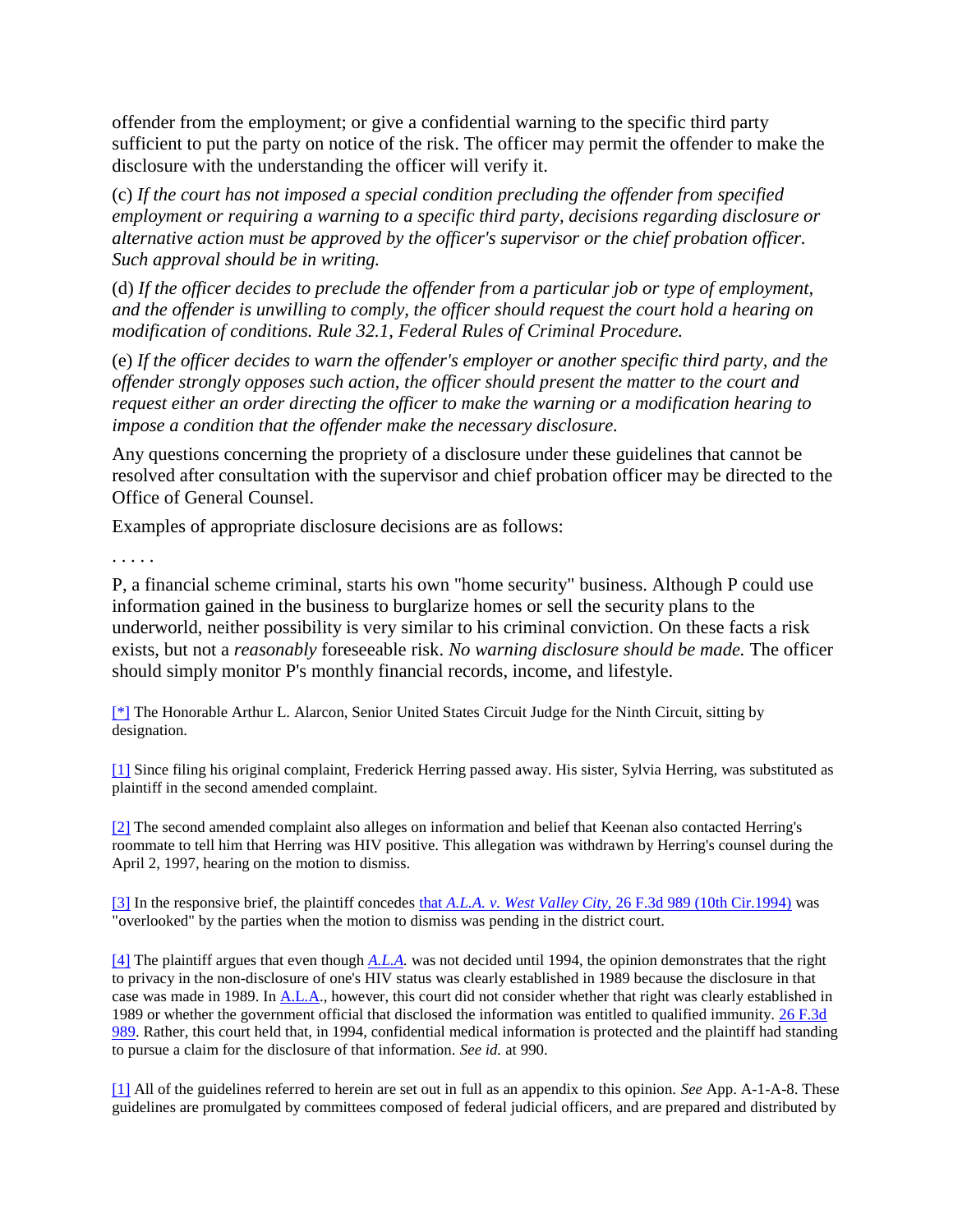the Director of the Administrative Office under the supervision and direction of the Judicial Conference. 28 U.S.C. § 604(d)(4). *See also* Guide to Judiciary Policies and Procedures, vol. X, ch. IV at 16; App. at A-6 (guidelines governing supervision of HIV-infected offenders promulgated by the United States Judicial Conference Committee on Criminal Law and Probation Administration); *id.* at 36; App. at A-5 (standards governing disclosure of thirdparty risk information promulgated by the Office of General Counsel).

[\[2\]](http://scholar.google.co.in/scholar_case?q=herring+v.+keenan&hl=en&as_sdt=2,5&case=3735631482981241601&scilh=0#r[7]) Mr. Herring's criminal offense was driving while intoxicated, hardly the type of activity that risks the transmission of HIV to family members, co-workers, and restaurant patrons.

[\[3\]](http://scholar.google.co.in/scholar_case?q=herring+v.+keenan&hl=en&as_sdt=2,5&case=3735631482981241601&scilh=0#r[8]) The government also argues that Ms. Keenan's disclosure was intended to avert the risk of HIV infection to the café's customers and employees, and to Mr. Herring's family. In 1993 it was common knowledge that HIV transmission only occurs through the exchange of bodily fluids, most often through sharing needles or unprotected sexual intercourse. *See, e.g., Harris v. Thigpen,* [941 F.2d 1495, 1503 \(11th Cir.1991\)](http://scholar.google.co.in/scholar_case?case=6662398692491934365&q=herring+v.+keenan&hl=en&as_sdt=2,5&scilh=0) ("virtually no evidence exists that HIV is spread through casual (even intimate) non-sexual contact; . . . food; inanimate objects, e.g. toilet seats, drinking fountains or eating utensils; insects; skin; vaccines; or water"). There is no evidence in the record that Mr. Herring was an intravenous-drug user or that he was having sexual relations with his family, his co-workers, or anyone at the café. Therefore, the risk that he would transmit the disease to any of these people was undeniably remote.

[\[4\]](http://scholar.google.co.in/scholar_case?q=herring+v.+keenan&hl=en&as_sdt=2,5&case=3735631482981241601&scilh=0#r[9]) *See* Edward P. Richards, *Communicable Disease Control in Colorado: A Rational Approach to AIDS,* 65 DEN. U.L.REV. 127, 144-45 (1988). The article not only states that this law is inapplicable to persons who are HIVpositive, it also highlights that reporting a person's HIV status to anyone other than the Colorado Department of Health is criminalized under Colorado law. Had Ms. Keenan checked this law in the statute books, she would have known it was not applicable to Mr. Herring and that her disclosure was in fact a crime under Colorado law.

[\[5\]](http://scholar.google.co.in/scholar_case?q=herring+v.+keenan&hl=en&as_sdt=2,5&case=3735631482981241601&scilh=0#r[10]) The government argues that because Ms. Keenan would have to balance the government's interests to determine whether her conduct would violate Mr. Herring's constitutional right to privacy, the law could not be clearly established. It is true that where a constitutional deprivation is determined by balancing opposing factors, this mitigates against a finding of clearly established law. *Se[e Medina v. City and County of Denver,](http://scholar.google.co.in/scholar_case?case=5798578460676759824&q=herring+v.+keenan&hl=en&as_sdt=2,5&scilh=0)* 960 F.2d 1493, [1498 \(10th Cir.1992\).](http://scholar.google.co.in/scholar_case?case=5798578460676759824&q=herring+v.+keenan&hl=en&as_sdt=2,5&scilh=0) However, we have stated on numerous occasions that qualified immunity is nevertheless abrogated if it was "sufficiently clear that Defendants should have known the [governmental] interests would not survive a balancing inquiry." *Patrick v. Miller,* [953 F.2d 1240, 1246, 1249 \(10th Cir.1992\).](http://scholar.google.co.in/scholar_case?case=298593375883707152&q=herring+v.+keenan&hl=en&as_sdt=2,5&scilh=0) *See also [Prager v.](http://scholar.google.co.in/scholar_case?case=2947583422676597446&q=herring+v.+keenan&hl=en&as_sdt=2,5&scilh=0)  LaFaver,* [180 F.3d 1185, 1191-92 \(10th Cir.1999\)](http://scholar.google.co.in/scholar_case?case=2947583422676597446&q=herring+v.+keenan&hl=en&as_sdt=2,5&scilh=0) (balance in favor of plaintiff should have been anticipated by officials and thus their qualified immunity was abrogated), *cert. denied* \_\_\_ U.S. \_\_\_, 120 S.Ct. 405, 145 L.Ed.2d 315; *Medina,* [960 F.2d at 1498](http://scholar.google.co.in/scholar_case?case=5798578460676759824&q=herring+v.+keenan&hl=en&as_sdt=2,5&scilh=0) ("[C]onduct may be so egregious that a reasonable person would know it to be unconstitutional even though it is judged by a balancing test."). Because there was no legitimate governmental interest to be balanced here, and in light of the fact that her conduct violated state law and her own guidelines, Ms. Keenan should not be able to claim qualified immunity simply because there was a balancing test involved.

[\[6\]](http://scholar.google.co.in/scholar_case?q=herring+v.+keenan&hl=en&as_sdt=2,5&case=3735631482981241601&scilh=0#r[11]) In contrast to *[Thigpen](http://scholar.google.co.in/scholar_case?case=6662398692491934365&q=herring+v.+keenan&hl=en&as_sdt=2,5&scilh=0)* and *[Stine,](http://scholar.google.co.in/scholar_case?case=14076162356851032631&q=herring+v.+keenan&hl=en&as_sdt=2,5&scilh=0)* the Sixth Circuit held in 1981 that no one has a general constitutional right to privacy in the non-disclosure of personal information. *See J.P. v. DeSanti,* [653 F.2d 1080 \(6th Cir.1981\).](http://scholar.google.co.in/scholar_case?case=3471958858796033822&q=herring+v.+keenan&hl=en&as_sdt=2,5&scilh=0) This one case does not minimize the clear weight of our circuit's pre-1993 authority holding that such a constitutional privacy right does exist, *see* discussion *supra* at 1172, and *[Thigpen](http://scholar.google.co.in/scholar_case?case=6662398692491934365&q=herring+v.+keenan&hl=en&as_sdt=2,5&scilh=0)* and *[Stine](http://scholar.google.co.in/scholar_case?case=14076162356851032631&q=herring+v.+keenan&hl=en&as_sdt=2,5&scilh=0)*'s application of that right to prisoners and probationers.

[\[7\]](http://scholar.google.co.in/scholar_case?q=herring+v.+keenan&hl=en&as_sdt=2,5&case=3735631482981241601&scilh=0#r[12]) Moreover, as in *[Griffin,](http://scholar.google.co.in/scholar_case?case=5005625212347594167&q=herring+v.+keenan&hl=en&as_sdt=2,5&scilh=0)* it was an *officially established* requirement in *[Thigpen](http://scholar.google.co.in/scholar_case?case=6662398692491934365&q=herring+v.+keenan&hl=en&as_sdt=2,5&scilh=0)* and *[Stine](http://scholar.google.co.in/scholar_case?case=14076162356851032631&q=herring+v.+keenan&hl=en&as_sdt=2,5&scilh=0)* that was balanced against the plaintiffs' privacy rights. *See Thigpen,* [941 F.2d at 1499](http://scholar.google.co.in/scholar_case?case=6662398692491934365&q=herring+v.+keenan&hl=en&as_sdt=2,5&scilh=0) (Department of Corrections policy); *[Stine,](http://scholar.google.co.in/scholar_case?case=14076162356851032631&q=herring+v.+keenan&hl=en&as_sdt=2,5&scilh=0)* 675 [F.2d at 70-71](http://scholar.google.co.in/scholar_case?case=14076162356851032631&q=herring+v.+keenan&hl=en&as_sdt=2,5&scilh=0) (court-ordered probation condition). Here, the government asks us to balance Mr. Herring's privacy interest against Ms. Kennan's personal decision to take action when that action was contrary to the official guidelines of the probation department, which specifically disavowed any governmental interest whatsoever in the disclosure of HIV information.

[\[8\]](http://scholar.google.co.in/scholar_case?q=herring+v.+keenan&hl=en&as_sdt=2,5&case=3735631482981241601&scilh=0#r[13]) The majority requires an inappropriately exacting factual similarity between prior cases and the facts *sub judice* to defeat the defense of qualified immunity. The majority concludes that Ms. Keenan should benefit from qualified